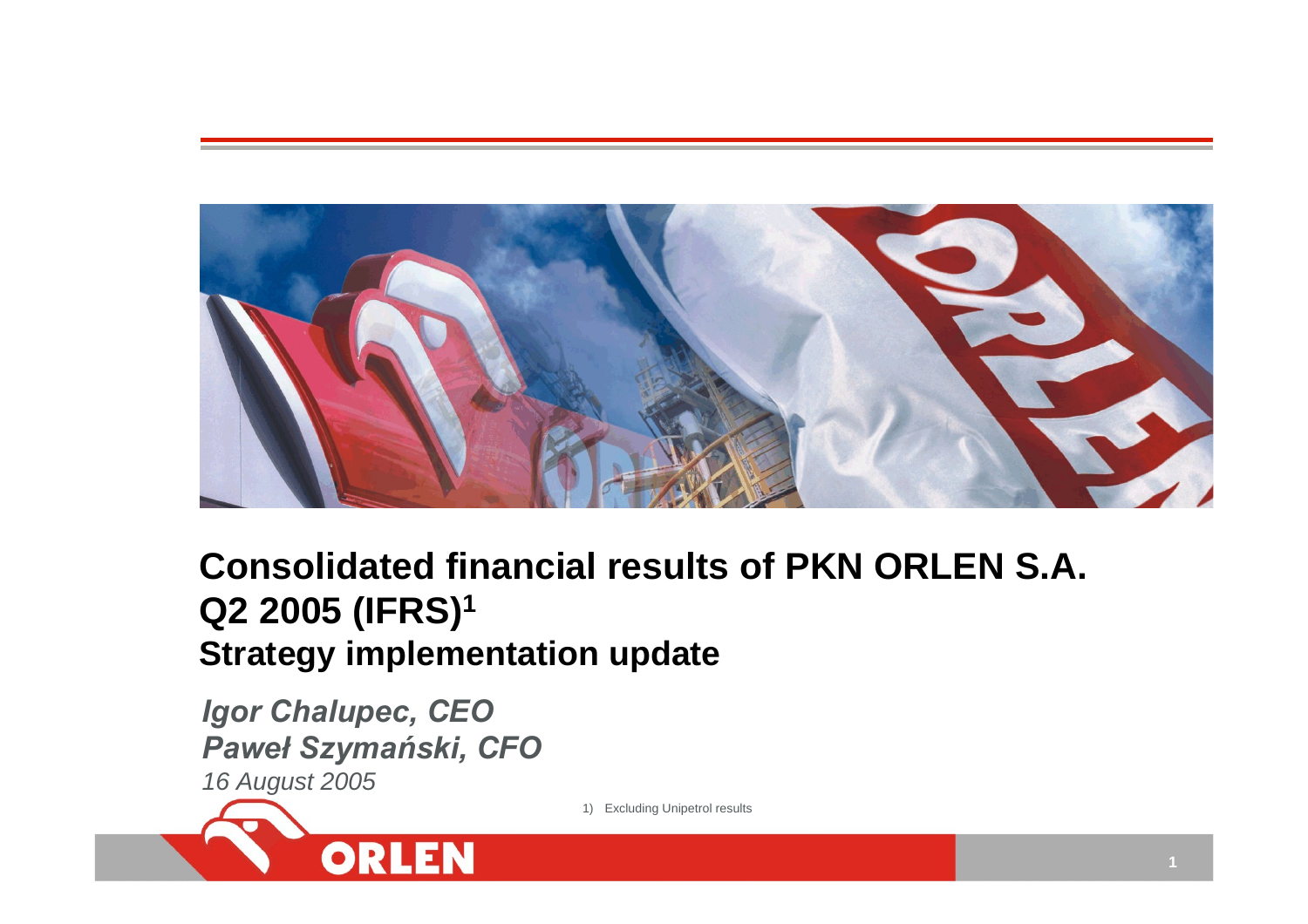**Summary of financial results and macroeconomic environment**

**Strategy update**

**Financial results Q2'05**

**Supporting slides**

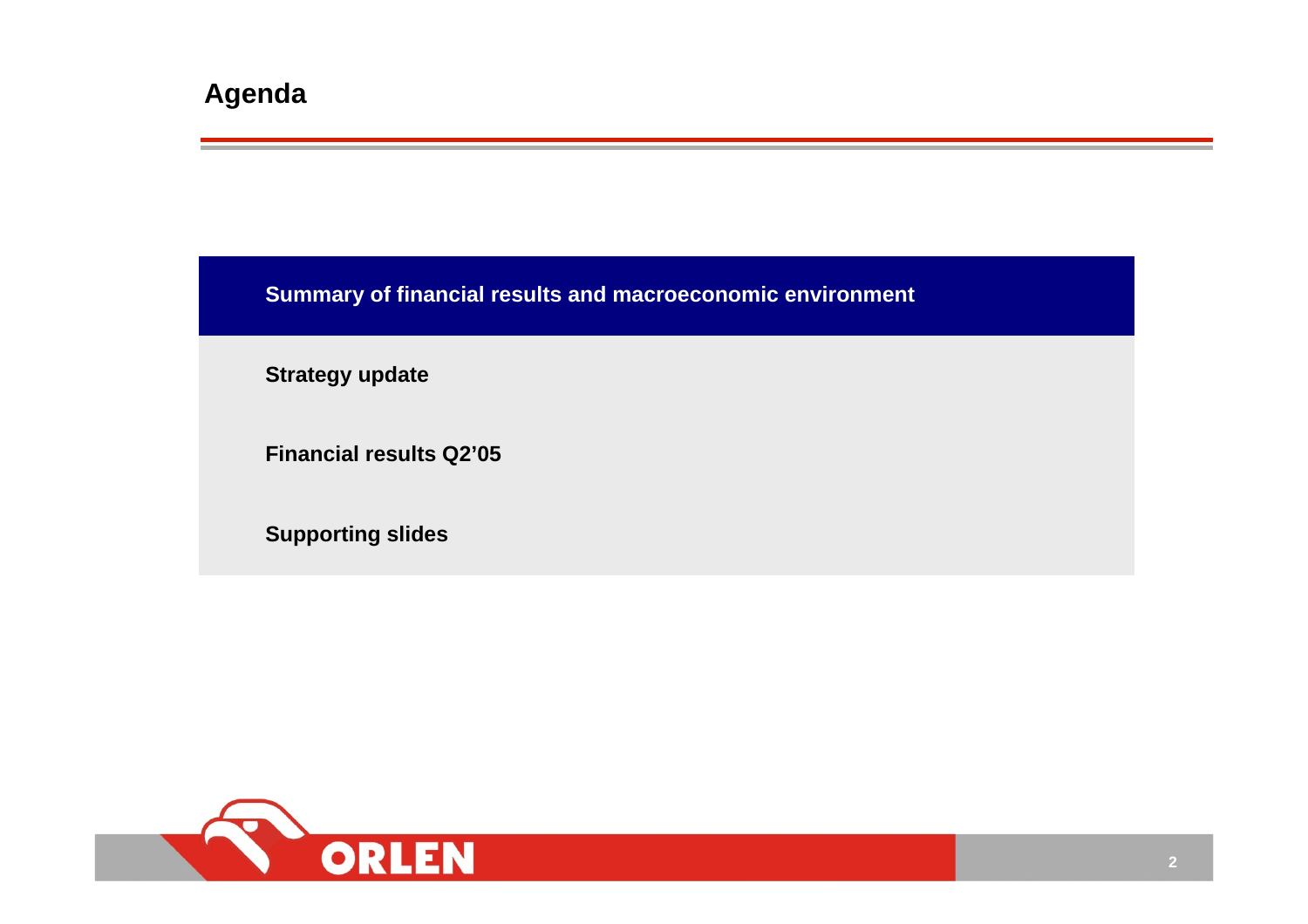### **Financial results Q2'05**

*PKN ORLEN Group consolidated (excluding Unipetrol)*

| Key financial data Q2'05 <sup>1</sup>                                                                                                                                                                                                                                                                                                                                                                                                                                                                           |                                                              | <b>Operating data Q2'05</b>                                                                                                                                                                                                                                                                                                                                                                                                                                                                                      |                            |
|-----------------------------------------------------------------------------------------------------------------------------------------------------------------------------------------------------------------------------------------------------------------------------------------------------------------------------------------------------------------------------------------------------------------------------------------------------------------------------------------------------------------|--------------------------------------------------------------|------------------------------------------------------------------------------------------------------------------------------------------------------------------------------------------------------------------------------------------------------------------------------------------------------------------------------------------------------------------------------------------------------------------------------------------------------------------------------------------------------------------|----------------------------|
| $\bullet$ ROACE <sup>2</sup><br><b>ROACE</b> (without provision)<br>• EBITDA                                                                                                                                                                                                                                                                                                                                                                                                                                    | 14.4%<br>22.8%<br><b>PLN 921 m</b>                           | Cost cutting <sup>5</sup><br>• Wholesale volume sales $6$<br>Q2'05/Q2'04                                                                                                                                                                                                                                                                                                                                                                                                                                         | <b>PLN 210 m</b><br>$+12%$ |
| <b>EBITDA</b> <sup>3</sup> (without provision)<br>• Net profit<br><b>Net profit</b> $3$ (without provision)                                                                                                                                                                                                                                                                                                                                                                                                     | <b>PLN 1,297 m</b><br><b>PLN 698 m</b><br><b>PLN 1,003 m</b> | Retail volume sales <sup>7</sup><br>Q2'05/Q2'04                                                                                                                                                                                                                                                                                                                                                                                                                                                                  | $-0.5%$                    |
| • Operating cash flow<br>• Gearing <sup>4</sup>                                                                                                                                                                                                                                                                                                                                                                                                                                                                 | <b>PLN 712 m</b><br>11.7%                                    | • Utilization ratio <sup>8</sup>                                                                                                                                                                                                                                                                                                                                                                                                                                                                                 | 87.5%                      |
| 1) Refers to the PKN ORLEN Capital Group excluding Unipetrol Group<br>consolidation (for details see slide 14); IFRS numbers in the whole presentation<br>if not otherwise stated.<br>2) ROACE = operating profit after tax / average capital employed (equity + net<br>debt)<br>3) In Q2'05 was created provision covering, among other items, the business risk<br>which includes provision to cover possible negative financial effects associated<br>to agreements concerning sale of some Unipetrol assets |                                                              | 5) Additional net effect of Q2'05 vs Q2'04 amounts to PLN 47 m (calculations<br>referring to 2002 cost base). For further details please go to slides 24 and 36.<br>6) Refers to PKN ORLEN Group sales - without Unipetrol (gasoline, diesel, Jet,<br>LHO)<br>7) Refers to PKN ORLEN Group retail sales – without Unipetrol (gasoline, diesel,<br>LPG)<br>8) Based on deep processing capacity of PKN ORLEN 13.5 m tonnes/year.<br>The influence of planned turnaround for upgrading of Olefins II petrochemical |                            |

4) Gearing = net debt / equity



The influence of planned turnaround for upgrading of Olefins II petrochemical unit as well as maintenance turnaround of HOG (Heavy vacuum residue desulphurisation) during Q2'05 at PKN ORLEN amounted to app. PLN -140 m (influence on the operating result of PKN ORLEN in Q2'05)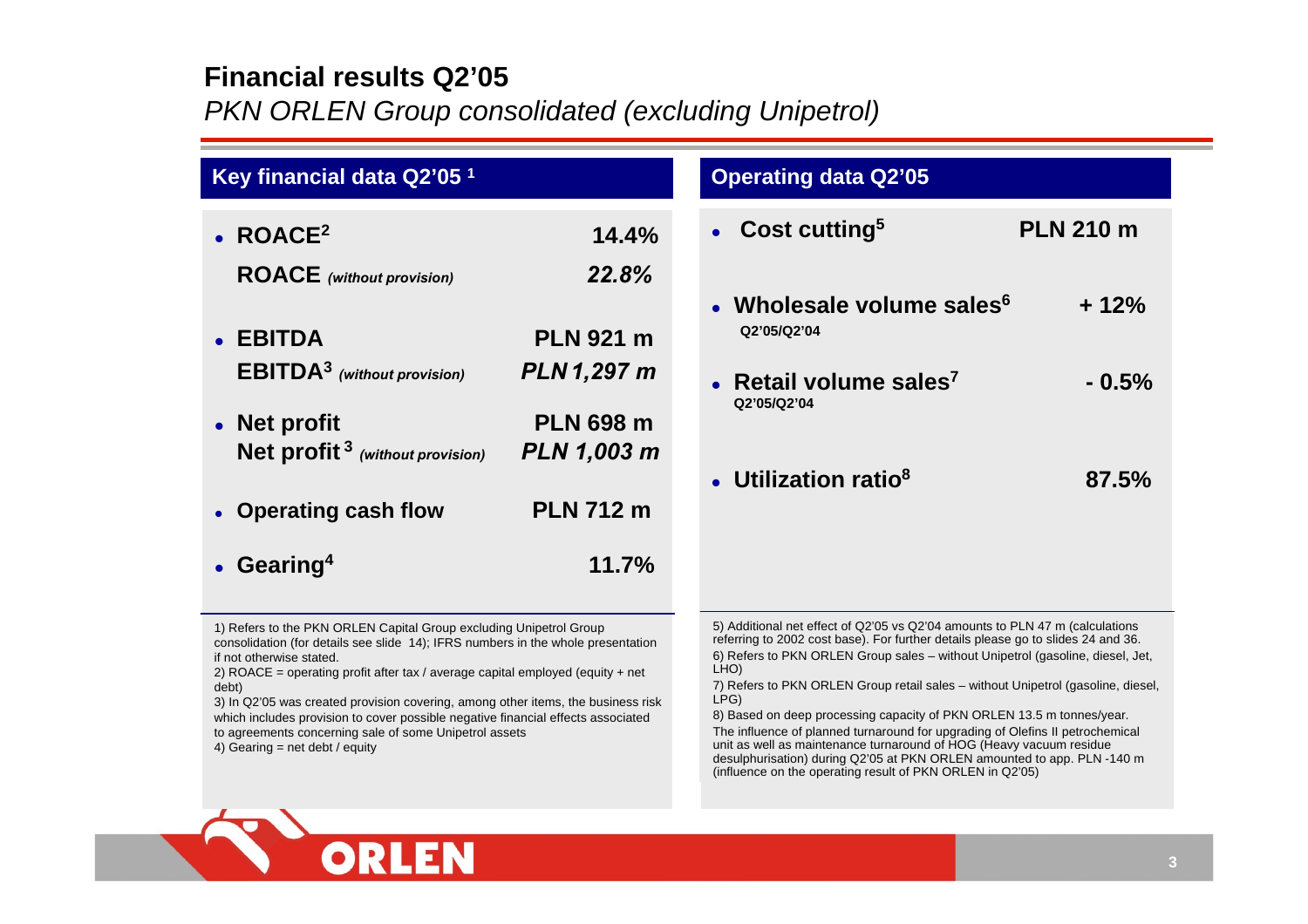### **Agreements with Agrofert and ConocoPhillips Key facts and action taken**

- Within the years 2003 2004 the then Management of PKN ORLEN reached a number of agreements resulting in PKN ORLEN's obligation to procure, as a majority shareholder in Unipetrol, the sale by Unipetrol of some of Unipetrol's assets to ConocoPhillips and to Agrofert.
- The agreements with Agrofert envisage the divestiture of the Unipetrol assets that were not viewed by the then Management as being core to PKN ORLEN's business, and related to agricultural commodities, pesticides and chemicals1. The agreements named a fixed selling price**.**
- Pursuant to an agreement with ConocoPhillips, PKN ORLEN agreed to sell to ConocoPhillips up to one third of the petrol stations belonging to some of Unipetrol's subsidiaries. Changes in the Czech commercial code may have an adverse effect on the possibility of meeting the obligations arising.
- The duty to reach an agreement for assets sales arose at the moment of taking over corporate control of Unipetrol.
- **No agreement resulting in assets sales has been reached either between Unipetrol and Agrofert or Unipetrol and ConocoPhillips**
- Not meeting the obligations described in the agreements will run the risk of PKN ORLEN paying compensation to Agrofert and ConocoPhillips respectively.
- Details of the agreements are covered by mutual confidentiality agreements<sup>2</sup>.

#### **Steps undertaken by Summary of key facts**<br>**the present Management**

- The present Management asked independent experts to analyse all possible negative consequences associated with the agreements reached by the then Management. This was only possible after taking corporate control over Unipetrol.
- All the agreements related to the acquisition of the Unipetrol holding are due for examination by PKN ORLEN's Control and Security Department. Results of the controlling process will be passed to the Management and appropriate state administration bodies.
- In July '05 the Management Board presented to the Supervisory Board a strategy, aimed at minimizing the negative results of the agreements for PKN ORLEN and its shareholders<sup>3</sup>.
- Considering all the possible results and scenarios of the development of this issue, PKN ORLEN cannot exclude arbitrage litigation arising, which creates additional limitations on communication.
- The Management has decided to create a provision for business risk, at a level reflecting the negative, and possible to estimate, influence of the agreements on the consolidated balance sheet of the PKN ORLEN Capital Group.
- As a result of above mention agreements PKN ORLEN has created provisions to cover the possible negative financial effects associated with them $^3\,$
- With respect to the final solutions of the issue, the Management Board of PKN ORLEN is convinced it will be possible to achieve a satisfactory level of return for the Unipetrol project.

**All remedial steps undertaken by present Management meet the best corporate governance practices as well as ethical and transparency principles. They are focused on the maximum possible protection of PKN ORLEN's shareholders as well as our investment projects in the Czech Republic.**

- 1) Pursuant to the agreements Agrofert was to acquire shares in, and receivables towards, some of the Unipetrol subsidiaries.
- 2) PKN ORLEN has not got relevant agreements to disclose details of the agreements described above.
- **3) As a result of the strategy PKN ORLEN has started discussion with both partners. For the sake of the negotiations PKN ORLEN cannot publicly disclose details relating to these discussions.**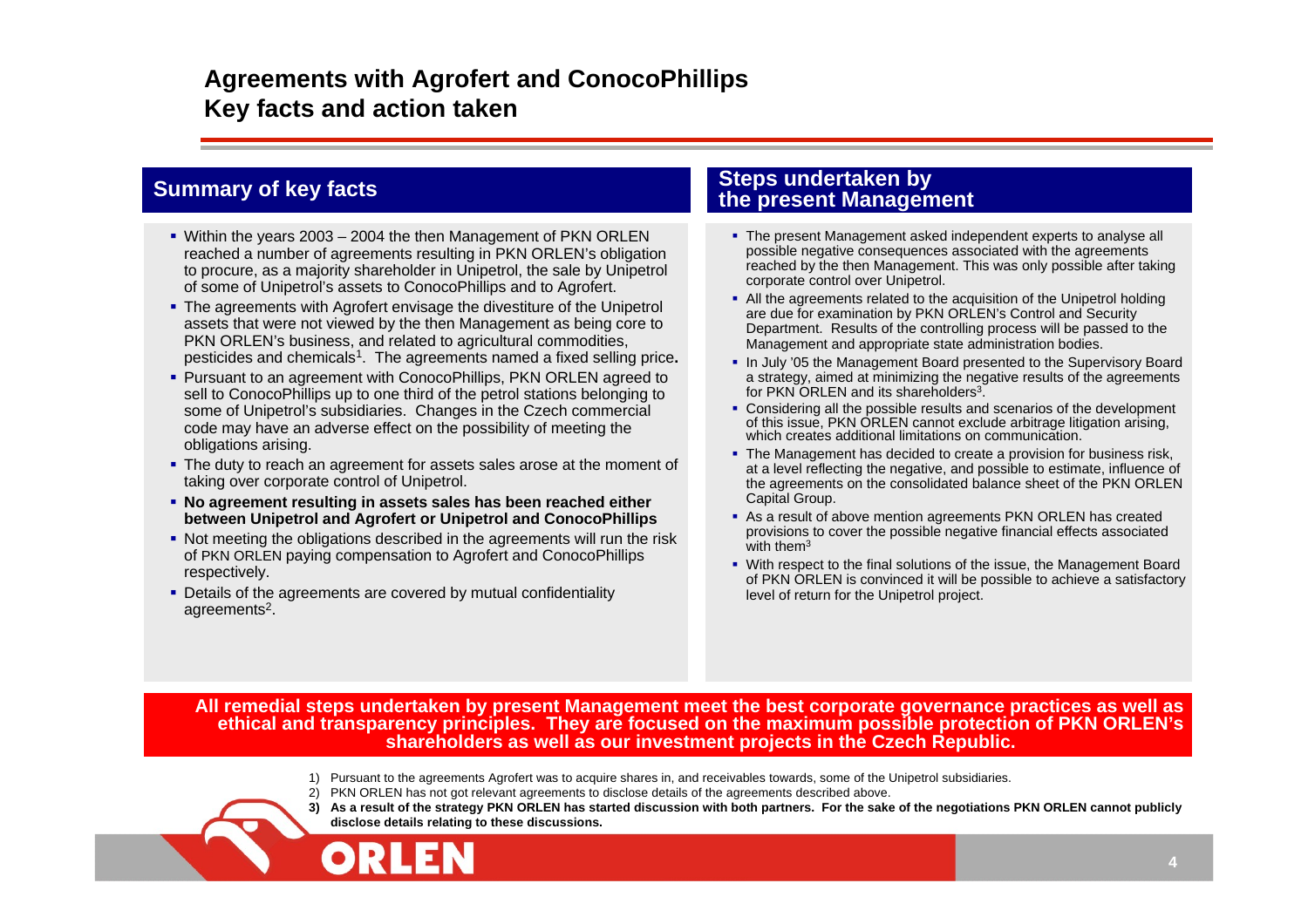# **EBITDA and ROACE Q2'05 vs. Q2'041 Good results of PKN ORLEN despite one-offs (provisions)**



#### **Financial assumptions for 2005 - delivery on track**

**Item**

• EBITDA

• Personnel costs

**Delivery after Q2'05** 

• At Q2'04 level **(32,7% y-o-y increase without provision2**)

•Below the level of 2004<sup>3</sup>

• CAPEX

- PLN 496  $\mathsf{m}^4$
- 1) Q2'05 and Q2'04 calculated on the same market conditions average 2004: crude oil Brent \$38.3/b, Brent/Ural differential \$4.1/b, refinery margin \$5.6/b, PLN/EUR 4.52; PLN/USD 3.65;
- 2) PKN ORLEN has created provisions for business risk which includes provision to cover possible negative financial effects associated to agreements concerning sale of some Unipetrol assets .
- 3) Refers to PKN ORLEN. ; 4) Refers to PKN ORLEN Group excluding Unipetrol.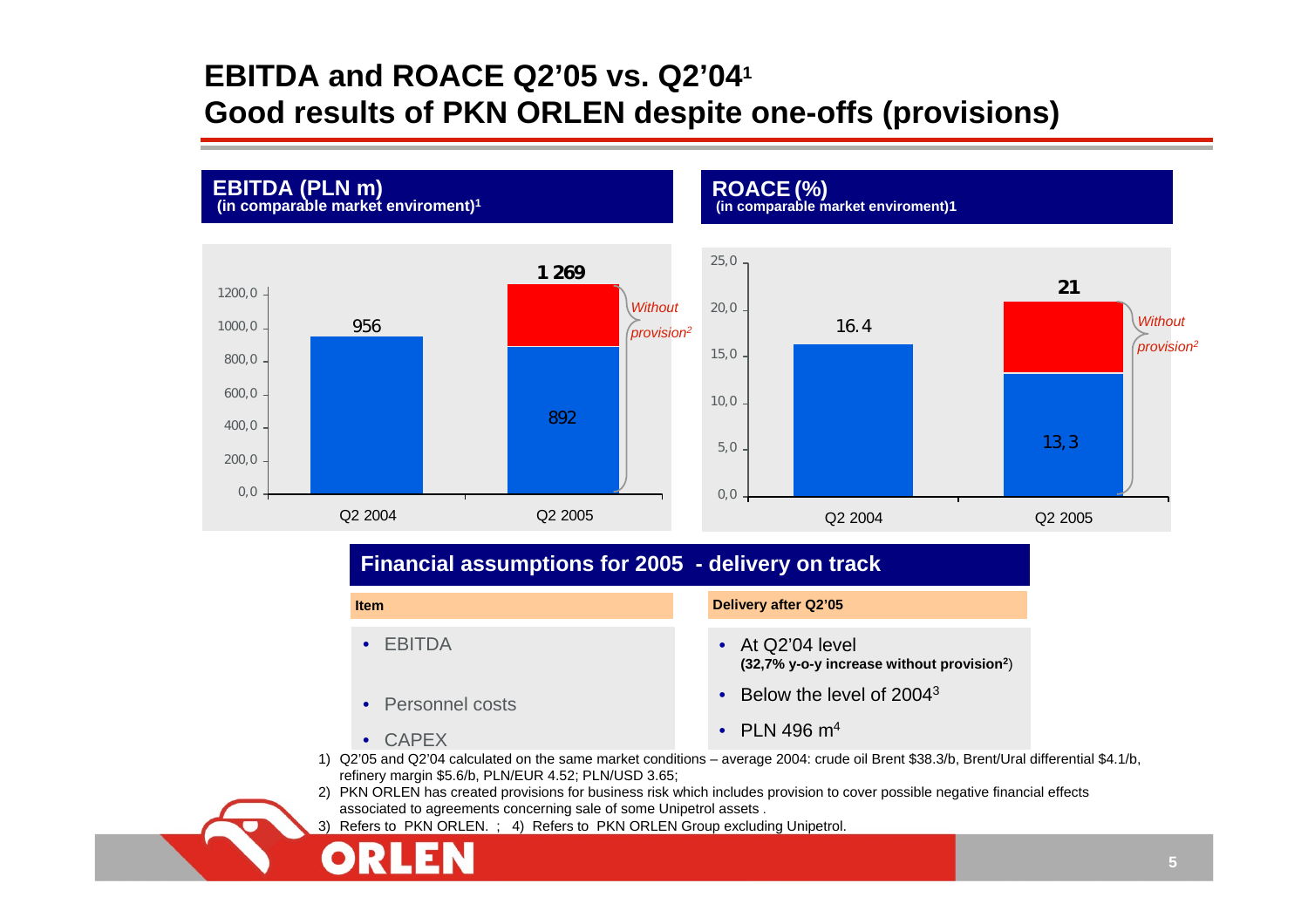

# **Exchange rate averages in Q2'051 Refinery margin \$5.5/b average in Q2'053** *Dec rea s e of 7 % Q2'05/Q2'04*



#### **Brent \$51.6/b average in Q2'05** *Increa s e of 46 % Q2'05/Q2'04*



#### **Brent/Ural differ ential \$3.6/b av erage in Q2'05** *Increa s e of 15 % Q2'05/Q2'04*



1) Source: NBP(Polish National Bank)

2) Assumption P KN ORLEN, Strategy

3) Calculated as: Products (88.36%) vs. Brent Dtd (100%). Products contain Premium Unl (25.21%), EN590 (23.20%), Naphtha (16.51%), LHO (15.31%), HSF O (5.44%) and Jet (2.69%) (source: CIF NWE quotations, except HSF O F OB ARA)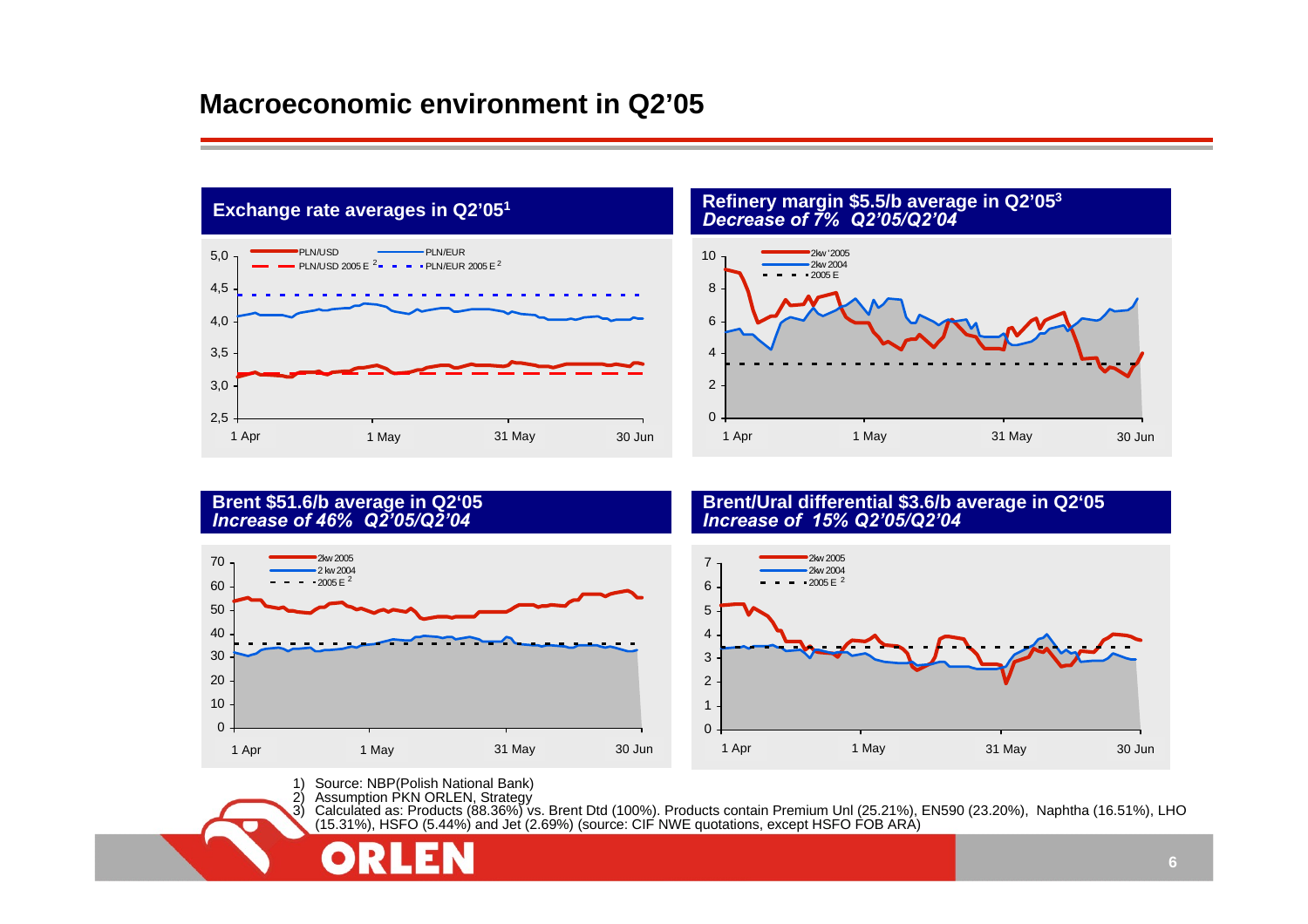**Summary of financial results and macroeconomic environment**

**Strategy update**

**Financial results Q2'05**

**Supporting slides**

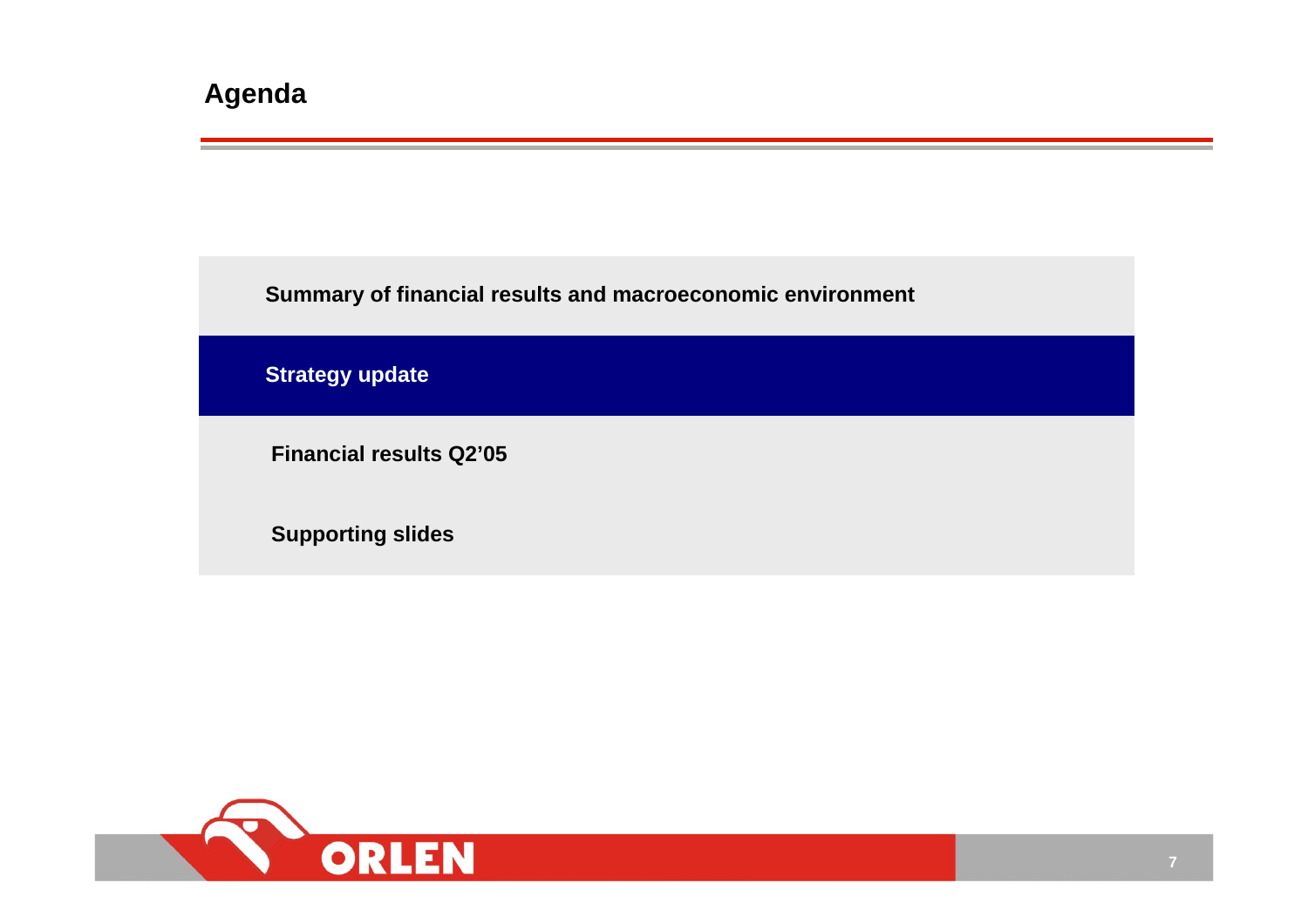**Despite one-off provision made it does not change Management's positive opinion regarding the company's presence in the Czech market, or the chances of a satisfactory return on this investment**

#### **Further steps in the integration process**

- Execution of Mandatory Tender Offer (MTO)
	- $\triangleright$  On August 12th, 2005 PKN ORLEN applied to the Czech Securities Commission with a new application for consent to PKN ORLEN's announcement of mandatory tender offers for the shares issued by Unipetrol, a.s., Paramo, a.s. and Spolana a.s.
	- ¾ The prices proposed by PKN ORLEN are: CZK 135 per one Unipetrol share; CZK 978 per one Paramo share; and, CZK 155 per one Spolana share.
	- ¾ Previous applications submitted by PKN ORLEN were rejected by the SC due to irregularities in the valuation methodology for the shares attached to the application and compiled by the independent expert NS Group.
	- ¾ PKN ORLEN has pursued the highest standards of transparency and has placed considerable efforts in preparing the new applications and believes that the proposed prices fully reflect the valuation made according to the methodology, which will fulfil the Security Commission's stipulations.
	- ¾ Further steps: performance of MTO after the acceptance of prices proposed by Czech Security Commission (estimated validity period of MTO  $-$  40 days)<sup>1</sup>
- Defining cooperation potential and preparing the "*Integration and Expansion Plan of the Unipetrol Group"*
- Ongoing performance of "Partnership Programme" 4 business teams, 10 functional and 10 supporting teams. Nearly 200 specialists from Unipetrol and PKN ORLEN dedicated to the programme
- ¾Final price adjustment definition ("price adjustment mechanism"):
	- ¾There is ongoing audit in Czech subsidiaries in terms of value verification process of acquired assets
	- $\blacktriangleright$ Price adjustment mechanism has to be closed by end of October this year the latest
- ¾Defining the fair value of the assets

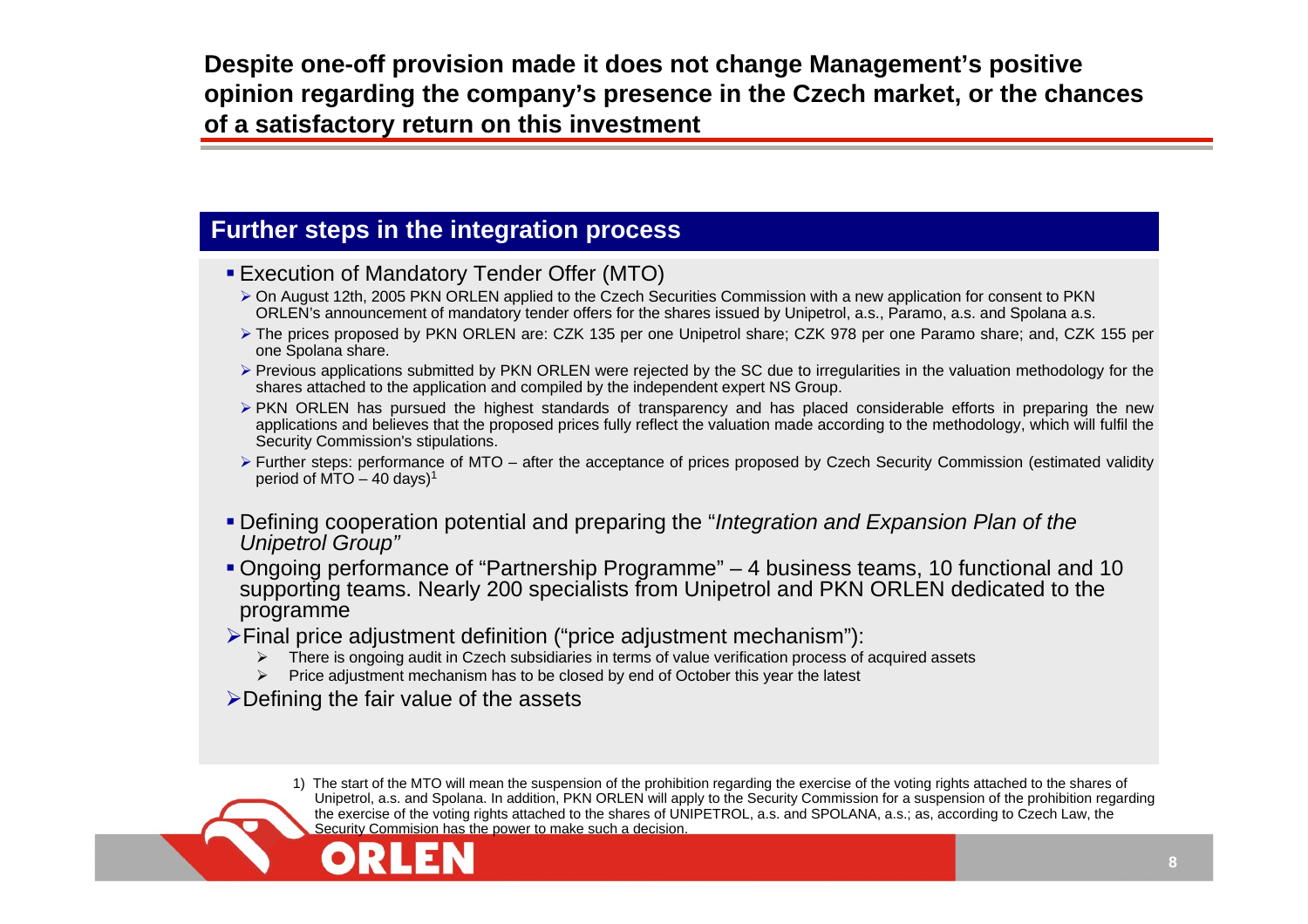### **The successful restructuring of the regional corporate structure will improve management and internal efficiency**

#### **Key restructuring goals include improved efficiency of the back-office, decentralisation of sales management, and centralisation of back-office.**

### **Activities performed Actions to be taken**

- On June 29th shareholders of PKN ORLEN accepted the changes to the Articles of Association regarding the changes in PKN ORLEN's regional structure
- Labour union representatives and PKN ORLEN signed an agreement regarding the restructuring of the regional corporate structure of PKN ORLEN
- On July 1st the new regional structure of retail, investment, maintenance of service stations and finance offices, were implemented
- Finalisation of recruitment process for new structures
- Protection packages were introduced<sup>1</sup>
- ¾ Voluntary Retirement Programme
- ¾ Relocation Package
- ¾ Training Package
- ¾ Professional Employment Package
- Particular operating functions have been terminated in the closed locations
- Due to the restructuring programme of the regional corporate structure the provision of PLN 70 m was included in the FY 2004 results. Total expenses associated with the programme will not extend beyond the amount of provisions.
- In 2005, due to the voluntary redundancy scheme, we estimate that the number of employees will decrease by ca. 570 people2.

- In October 2005 11 Wholesale Regional Offices are to integrate with 5 Regional Market Operators; also 3 Regional Retail Network Management Centres and 5 Wholesale Regions Centres will be created
- By the end of 2005 support functions will be adjusted to particular support centres of regional headquarters
- By the end of year 2005 5 storage depots will be separated from the logistics network
- The cost reduction programme OPTIMA assumes the centralization of the support functions for key companies of the PKN ORLEN Capital Group (restructuring the administration, prevention, others).
- Due to the operation of the restructuring administration and prevention functions at PKN ORLEN, an additional provision of PLN 54 m was made in 2Q'05

1) The benefit programme of voluntary redundancy scheme was guaranteed - PLN 50 ths. + PLN 4 ths. For every year at the company, for 2 years. Guarantee includes employees recorded at the company as at June 30 2005 in Regional Organizational Entities of Wholesale, logistics, HR, administration and prevention, restructured 5 storage deports, regional support functions – finance and administration in particular.

2) So far ca. 670 employees have expressed their interest in participation in the programme. Mutual agreement of the employee and PKN ORLEN is required. Up until now 390 have received approval to participate in the programme

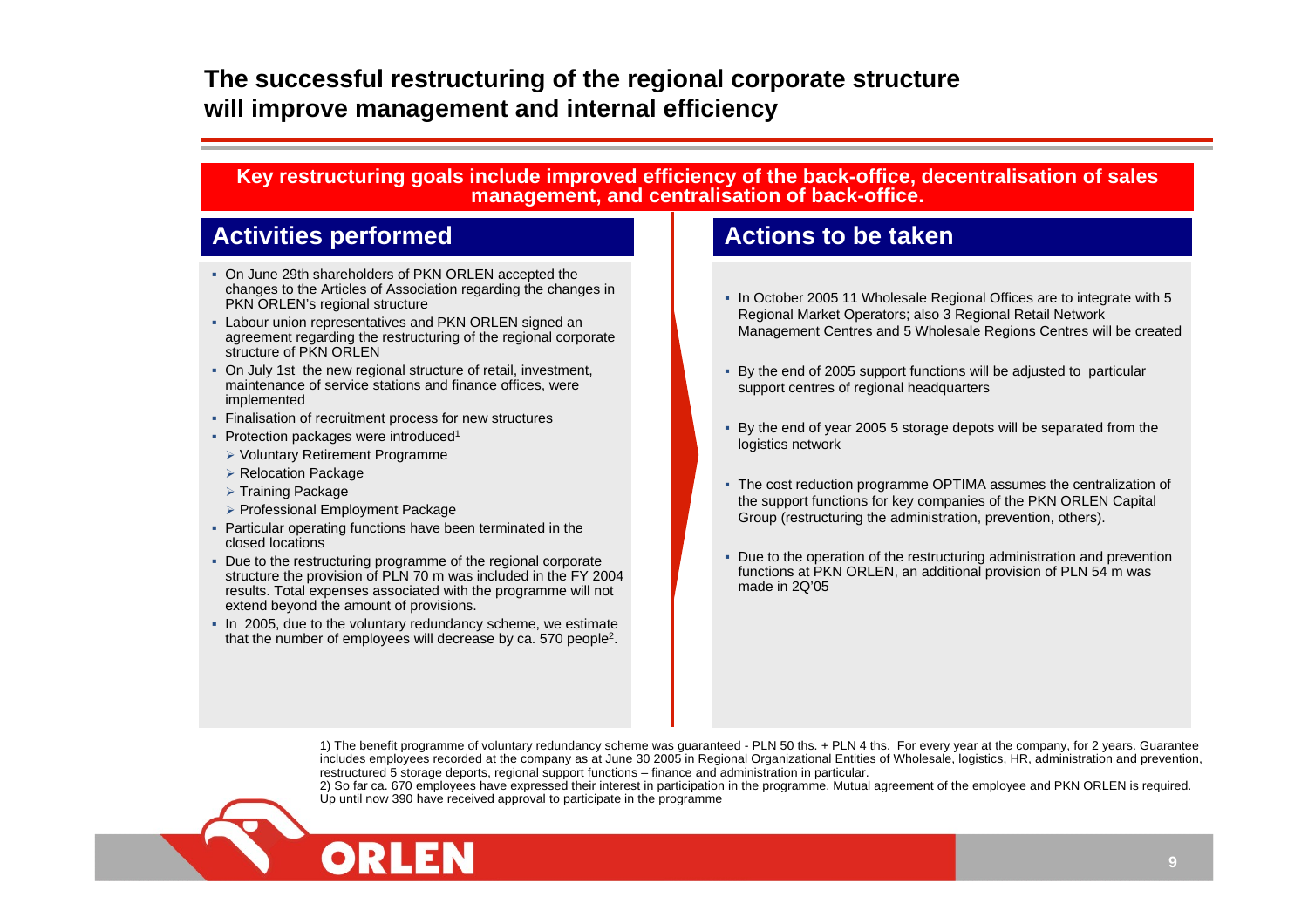### **Expansion of polyolefin installations at BOP is in line with PKN ORLEN's strategy regarding investment in middle distillates and petrochemicals**

- In October, 2005 new Polyethylene HDPE and Polypropylene installations will be effectively launched
- Starting October 1st, 2005 Basell Orlen Polyolefins will be responsible for off-take to be sold in Poland
- Basell Joint Venture partner at BOP will be responsible for excess/u nrealised sales to be off-taken
- Due to modernisation of petrochemical installations (Olefin2 , Butadiene 2, G asoline dehydrogenation, Pyrotol) and maintenance shutdown of other installations: Oxide Ethylene I and II, Glycol I and II, and Phenol, production of petro chemical product s was limited in 2Q 2005.
	- ¾ In May and June major modernisation activities were performed at Olefin II; ne w installations were integrated without shutdo wn of the other operating installations.
	- ¾By the end of 2Q technological start-up performed of Aromatic Extraction producing Benzene and Toluene (based on products from Reforming 5 and Olefin II )
- The influence of the planned turnaround for upgrading of Olefins II petroche mical unit as well as th e maintenance turnaround of HOG ( Heavy vacuu m residue desulphurisation) during Q2'05 at PKN ORLEN amounted to app. PLN -140 m (influence on the operating result of PKN ORL EN in Q2'05)

|                                 |                  | <b>Capacity (tonnes per year)</b>                          |         |                    |                                            |
|---------------------------------|------------------|------------------------------------------------------------|---------|--------------------|--------------------------------------------|
|                                 | <b>Activity</b>  |                                                            | To date |                    | after launch of<br>new installations       |
|                                 | <b>PKN ORLEN</b> | <b>Expansion of existing</b><br><b>Ethylene Cracker II</b> |         | 360,000<br>240,000 | 700,000 (ethylene)<br>485,000 (propylene)* |
|                                 |                  | • PolyethyleneLDPE <sup>1</sup>                            |         | 150,000            | 105,000                                    |
|                                 |                  | • Polyethylene HDPE <sup>2</sup>                           |         | 0                  | 320,000**                                  |
| <b>Basell Orlen Polyolefins</b> | • Polypropylene  |                                                            | 140,000 | 400,000***         |                                            |

\* Including F CC - Fluid Catalytic Cracker

\*\* New installation - Hostalen

\*\*\*Ne w installation - Spheripol

1)LDPE – Low density Polyethylene 2)H DPE – High density Polyethylene

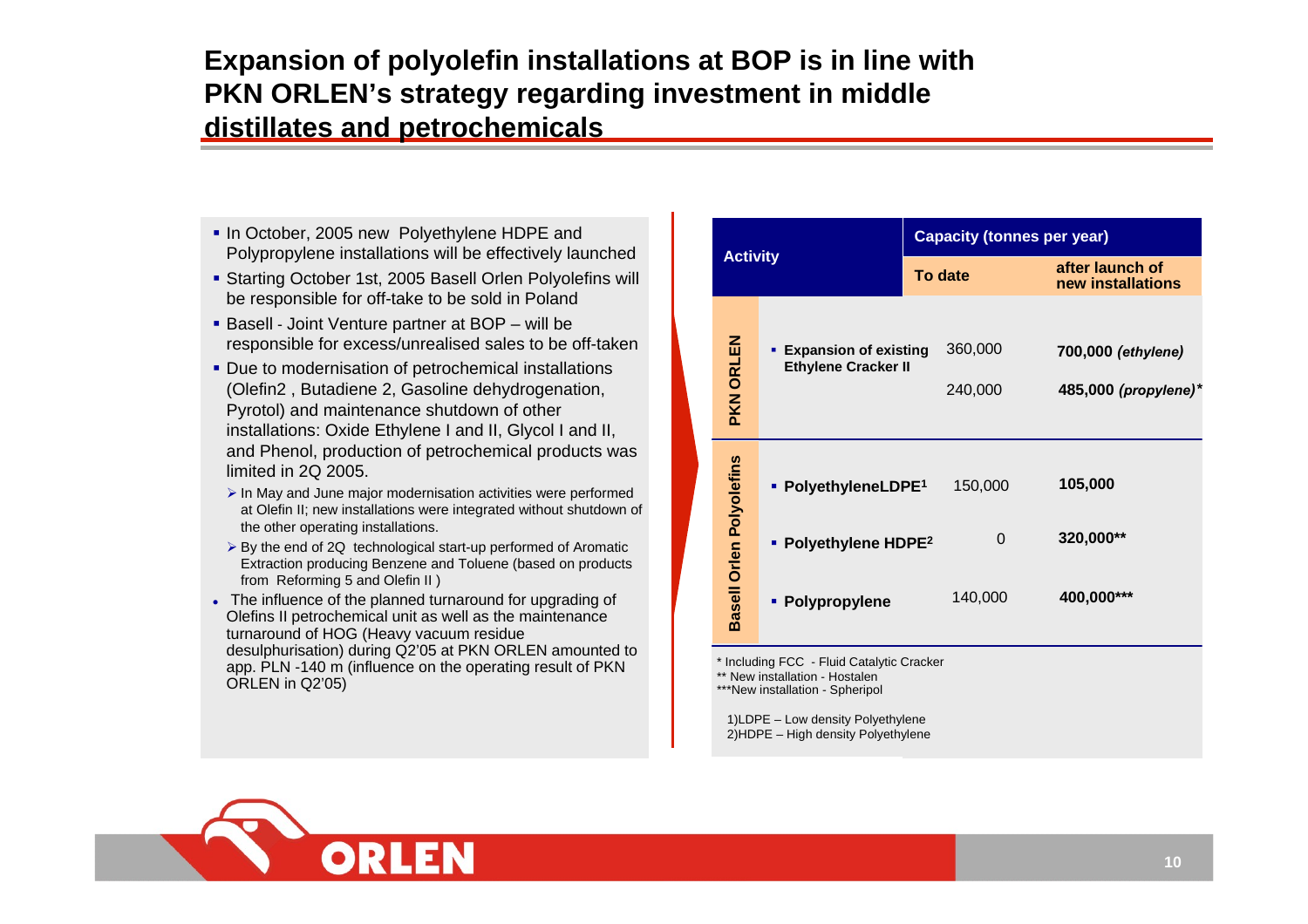#### **Key facts on other major strategic projects performed by PKN ORLEN management Series of efficiency-improvement projects lau nched**



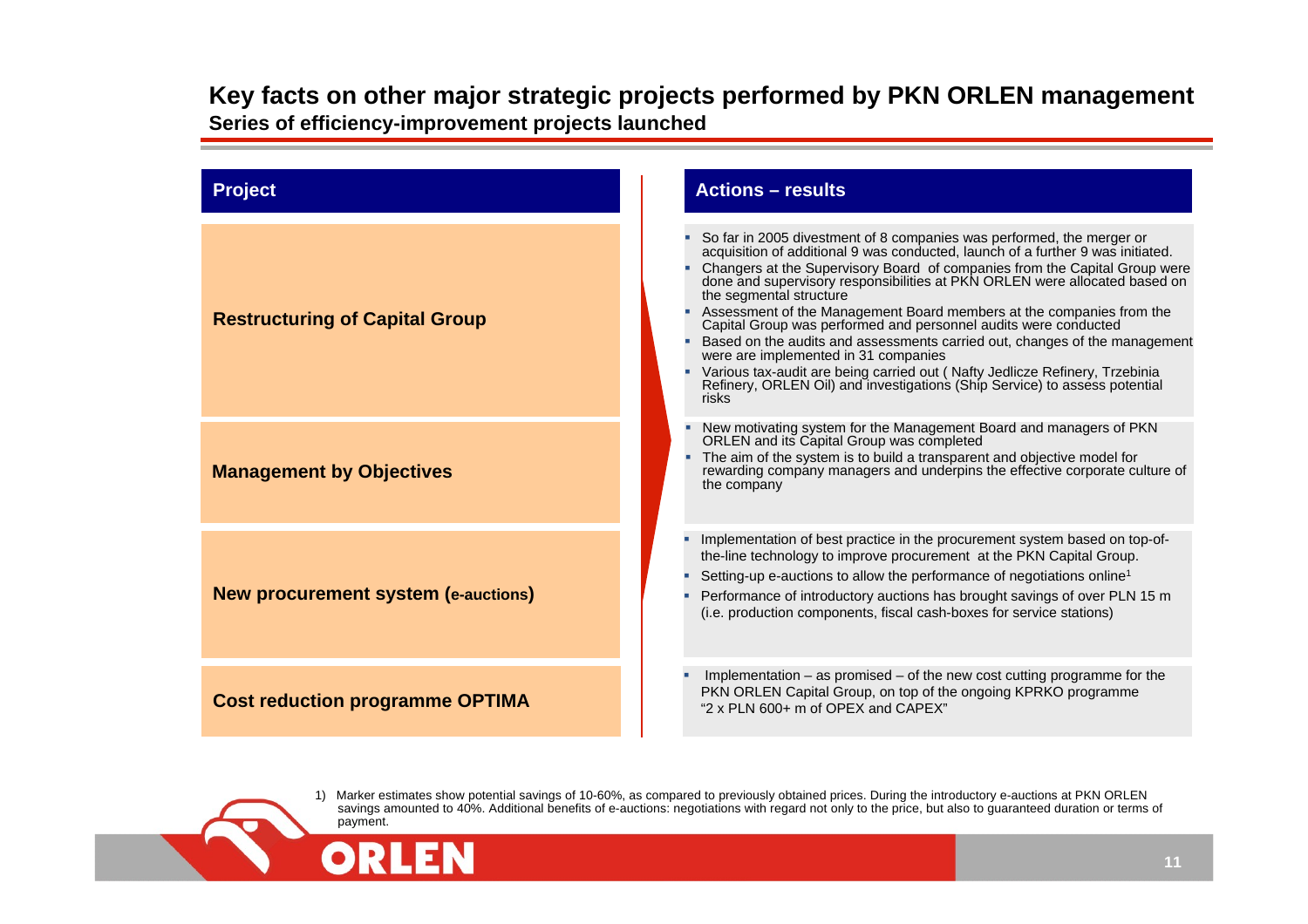## **Aiming to become the regional leader, PKN ORLEN is also involved in international ventures**

**Project Key facts - timetable Tender offer of Q1 s ervice stations -Beckmann (Deutschland)** г **PKN ORLEN is participating in a tender offer for the German network of** service stations divested by the bankruptcy commissioner of Beckmann Mineraloelhandel company (ca. 90 service stations with Q1 brand located in northern Germany). ■ Tender process is to scheduled to end in August, 2005 г • Possible acquisition of Q1 service stations could increase critical mass of ORLEN Deutschland and operating efficiency. Oth of ORLEN Deutschland and operating efficiency. Other scenarios<br>regarding ORLEN Deutschland have not been foreclosed. **Tender offer of Aral service stations (Czech Republic)** г PKN O RLEN participated in the tender offer for the Ger man network of Aral service stations (ca. 69 service stations located in the Czech Republic) ¾ High stand ard of stations in favourable locations - average throughput per station 4.5 m l. Tender process is scheduled to end in Autumn, 2005 **Privatization of Tupras complex refineries (Turk ey) PKN ORLEN Management has confirmed its interest to participate in** the sale process of ă 51% stake in Tupras (4 refineries in Turkey with total refining capacity of ca. 27.6 m t/year, petrochemical complex and tanker/marine operations), planned by Turkish Government in H12 005 r.  $\triangleright$  As of FY 2004 r. Tupras revenues exceeded ca. USD 8.5 bn and net income ca.  $USD0.4$  bn  $\triangleright$  Company – effectively – has no debt (net cash position) • Due diligence of Tupras was concluded ■ Final offers for Tupras are to be submitted by September 2, 2005, price see ms to be the major criterion ■ We evaluate our participation in the project with a Turkish partner **All capital investments in which PKN ORLEN decides to participate have to fulfil various financial-operational requirements. In order to be involved in the investment it has to be in accordance with PKN ORLEN's strateg y and an appro priate return on capital invested has to be expected. We also see potenti al EU contenders as important potential markets to be operationally involved in.**

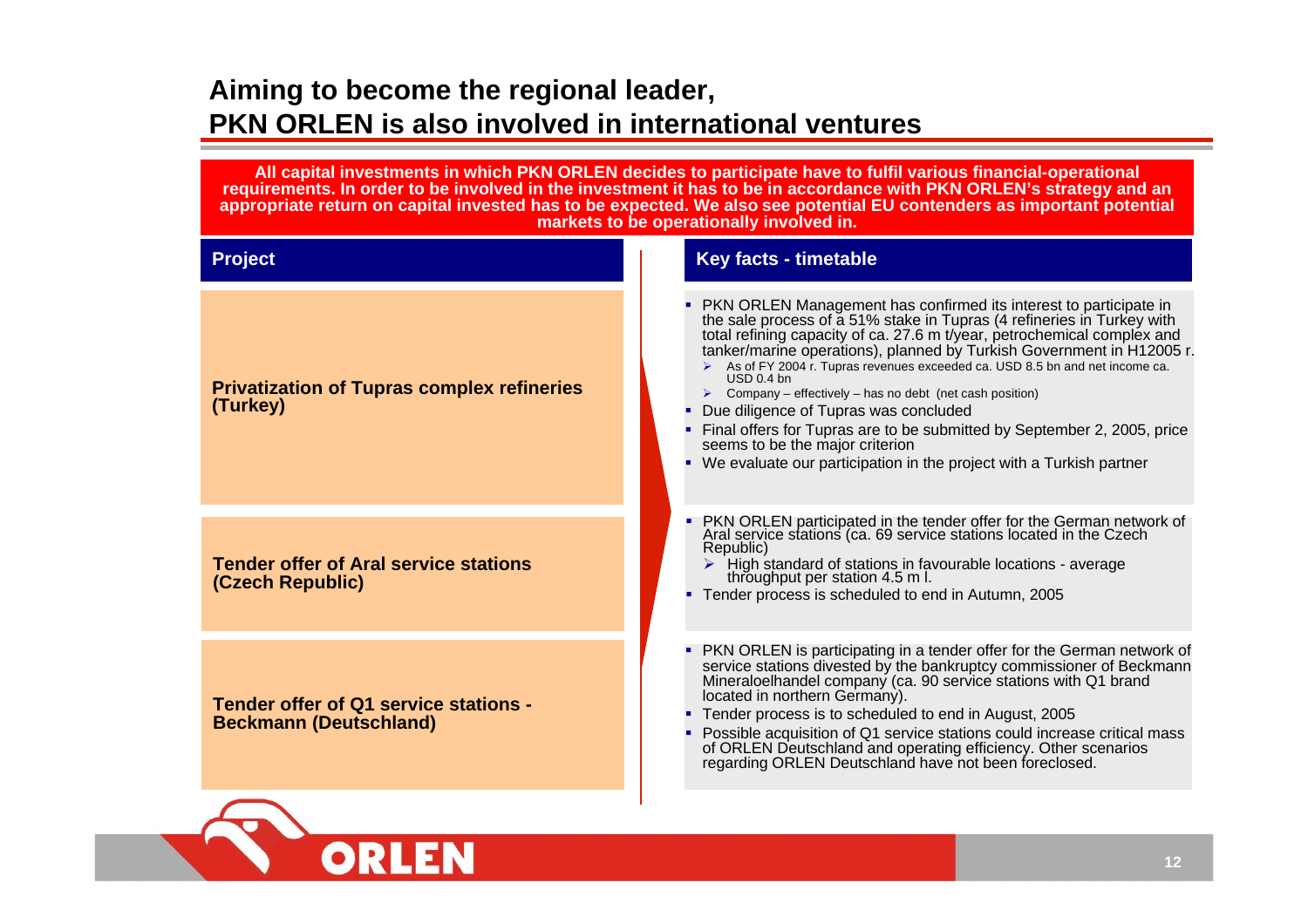**Summary of financial results and macroeconomic environment**

**Strategy update**

**Financial results Q2'05**

**Supporting slides**

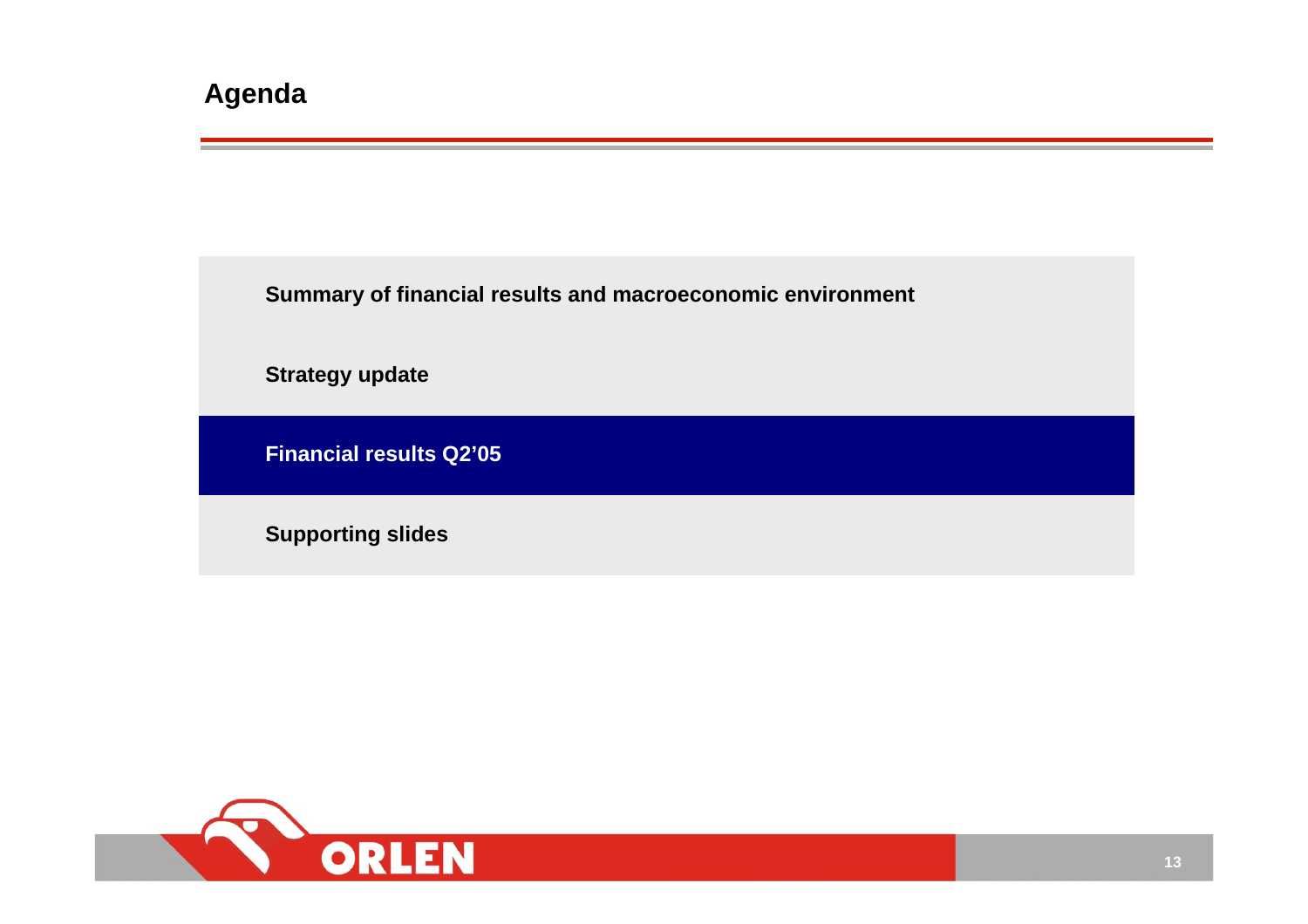- **Unipetrol transaction (acquisition of 62.99% stake in Unipetrol) presented in financial results Q2'05, attributed to financial assets based on the initial purchase price of PLN 1.6 bn**
- Unipetrol Group will be fully consolidated based on the financial results published by Unipetrol subsidiaries starting from the Q2'05 and H1'01 reports, which PKN ORLEN will publish on September 29th, 2005
- Currently we are proceeding with the evaluation process (according to IFRS 3) for the acquired assets for consolidation purposes to calculate the final financial impact on our account.
- $\triangleright$  As a result of the Unipetrol transaction, audits have been started on the financial statements to set up the final purchase price of the acquired Unipetrol stake5.

# Methodology of presenting the transaction **Result of the acquisition<sup>3</sup> of Unipetrol**

| <b>Financial item</b>                                 | Value in PLN bn |
|-------------------------------------------------------|-----------------|
| Initial purchase price <sup>2</sup>                   | 1.6             |
| • Value of 62.99 % of equity as of<br>May 30th 2005.3 | 3.2             |
| • Negative goodwill                                   | 1.6             |
|                                                       |                 |

- Difference between value of purchased assets and purchase price will be finally set after fair value asset valuation
- Total positive effect in financial income due to unrealised discount of receivables of companies of Unipetrol and interest attributable of PLN 237 m4

- 3) Value of equity excluding purchased assets valuation to fair value and recalculated to PLN based on exchange rate as of May 30<sup>th</sup>,2005.
- 4) The presented condensed consolidated financial statement include the effect of unrealised discount (PLN204 m) and interest (PLN 33 m).
- 5) Current estimates may be different from those presented above (5-15% up vs. 5-25% down)

<sup>1)</sup>On 24 May PKN ORLEN acquired 62.99% of UNIPETROL for CZK 11.3 bn 9.76% shares in SPOLANA at CZK 1.0 m Debt of UNIPETROL Group entities (Aliachem, Benzina, Paramo, Spolana) , at the nominal value of CZK 3 564.3 m for CZK 1 745.1 <sup>m</sup>

<sup>2)</sup> Amount – increase by purchase costs – before final account for transition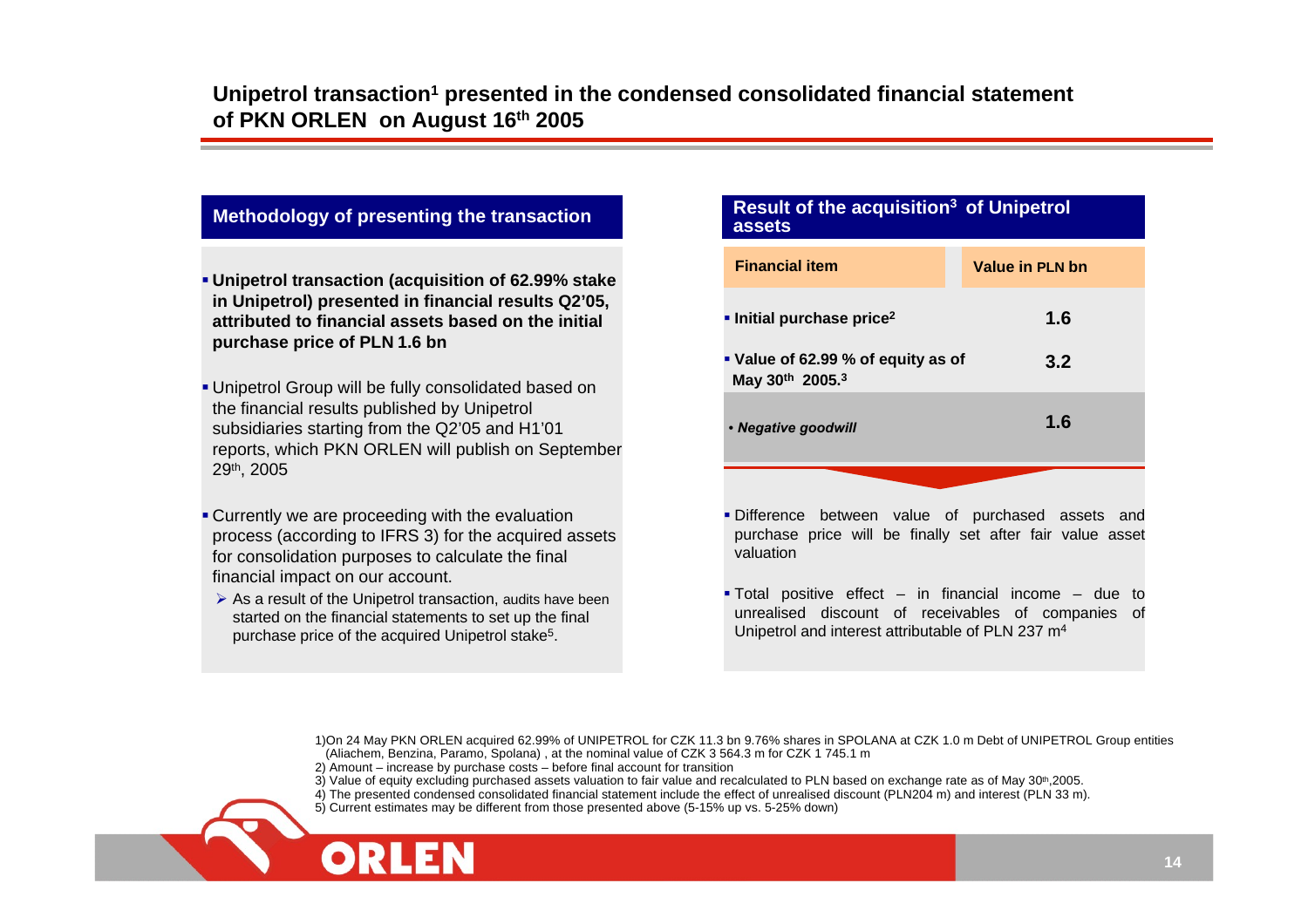### **Revenues by segment**

**Dynamic revenues increase in refinery segment**

| <b>IFRS basis, PLN m</b>         | Q1' 04  | Q1'05   | y/y    |
|----------------------------------|---------|---------|--------|
| <b>Revenue total</b><br>of which | 7 4 7 3 | 8 4 0 0 | 12%    |
| Refining <sup>1)</sup>           | 3 3 6 2 | 4 244   | 26%    |
| Poland                           | 2880    | 3730    | 30%    |
| Germany (without excise tax)     | 197     | 260     | 32%    |
| excise tax (Germany)             | 285     | 254     | $-11%$ |
| <b>Retail</b>                    | 3 0 2 9 | 3 247   | 7%     |
| Poland                           | 1 2 7 1 | 1515    | 19%    |
| Germany (without excise tax)     | 710     | 772     | 9%     |
| excise tax (Germany)             | 1 0 4 9 | 960     | -9%    |
| <b>Petrochemicals</b>            | 936     | 771     | $-18%$ |
| <b>Others</b>                    | 145     | 137     | -5%    |

#### **Comment**

- z **Higher revenues due to higher volume sales and increase in product prices**
- z **The highest increase in the refinery segment, supported by volume sales increase of 12%**
- **Decrease due to planed maintenance shutdown(modernization) of olefin unit and lower feedstock volume toBOP and Anwil**

#### **Comparison of revenues by segment Q2'05 vs. Q2'04**



#### **Segment revenue structure Q2' 05**



1) Production, Wholesale and Logistics segment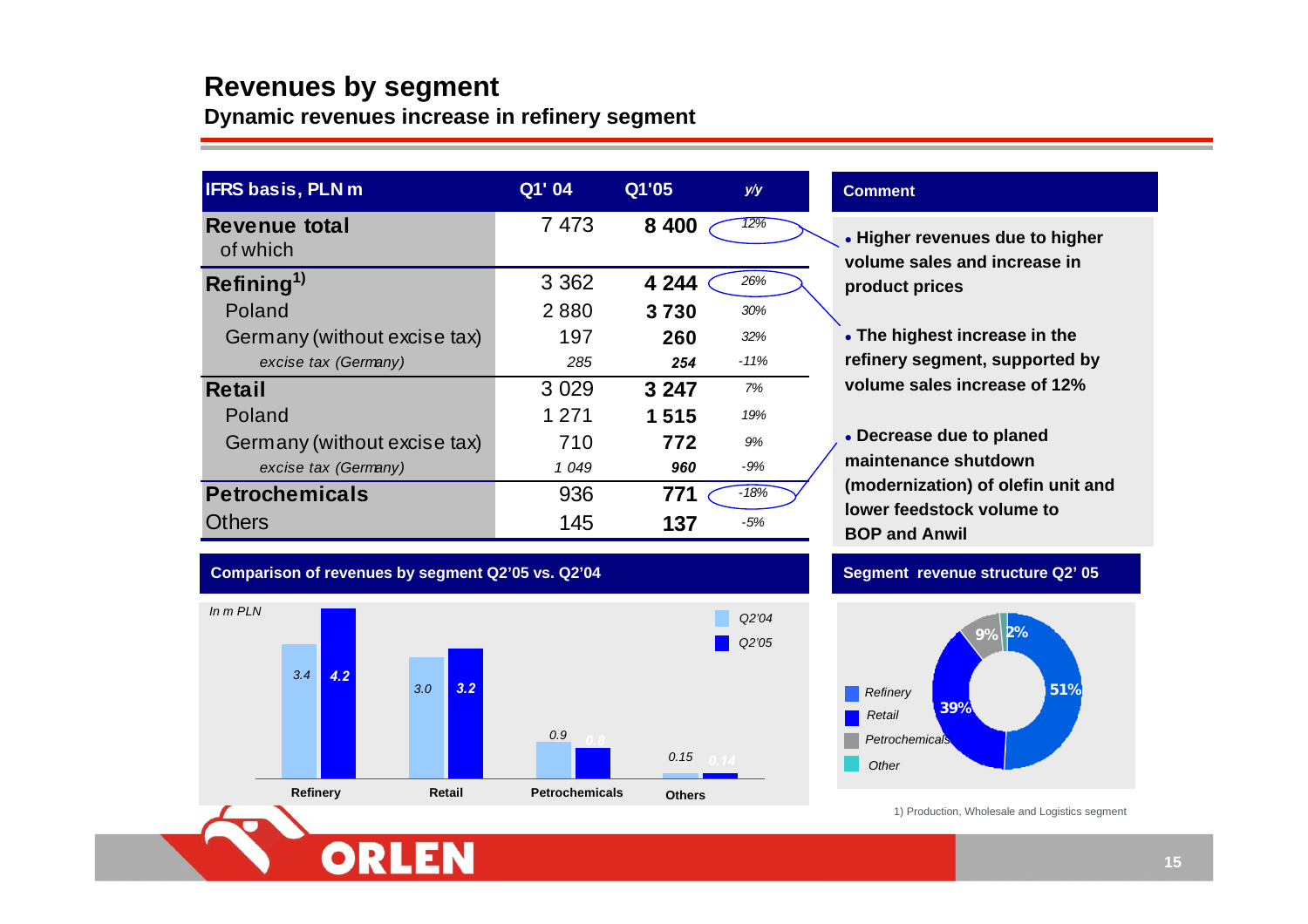### **Expenses**

### Operating costs grew by less than revenues

| <b>IFRS basis, PLNm</b>       | Q2'04   | Q2'05   | y/y       |
|-------------------------------|---------|---------|-----------|
| Raw materials and energy      | 2967    | 3600    | 21.3%     |
| Costs of goods for resale     | 2652    | 2 5 3 0 | $-4.6%$   |
| <b>External services</b>      | 471     | 451     | $-4.3%$   |
| <b>Staff costs</b>            | 301     | 249     | $-17.2%$  |
| Depreciation and amortisation | 327     | 281     | $-14.1%$  |
| <b>Taxes and charges</b>      | 41      | 67      | 63.4%     |
| <b>Others</b>                 | 366     | 585     | 59.7%     |
| Total                         | 7 1 2 4 | 7762    | 9.0%      |
| Variable costs                | 5742    | 6319    | 10.0%     |
| <b>Fixed costs</b>            | 1 1 2 2 | 956     | $-14.8%$  |
| Other operating costs         | 260     | 487     | 87.3%     |
| Change in inventories         | -169    | 81      | $-147.9%$ |
| <b>Total operating costs</b>  | 7 215   | 8 3 3 0 | 15.4%     |

**Comparison of operating cost structure Q2'05 vs. Q2'04**



#### **Comment**

- **Increase of raw materials and energy by 21% as a result of crude oil price increase of 21.6% and increase in volume of crude oil processed by 1.7% in PKN ORLEN (in PKN ORLEN Group, decrease of 0.6%)**
- **Realization of cost cutting initiatives. Further staff cost reduction Q2'05 vs 1Q'05**
- **Fixed cost decrease as a result of cost cutting programme**
- **Including provisions to cover possible business risk 1)**

#### **Structure of operating costs Q2 '05**



1) In Q2'05 was created provision covering, among other items, the business risk which includes provision to cover possible negative financial effects associated to agreements concerning sale of some Unipetrol assets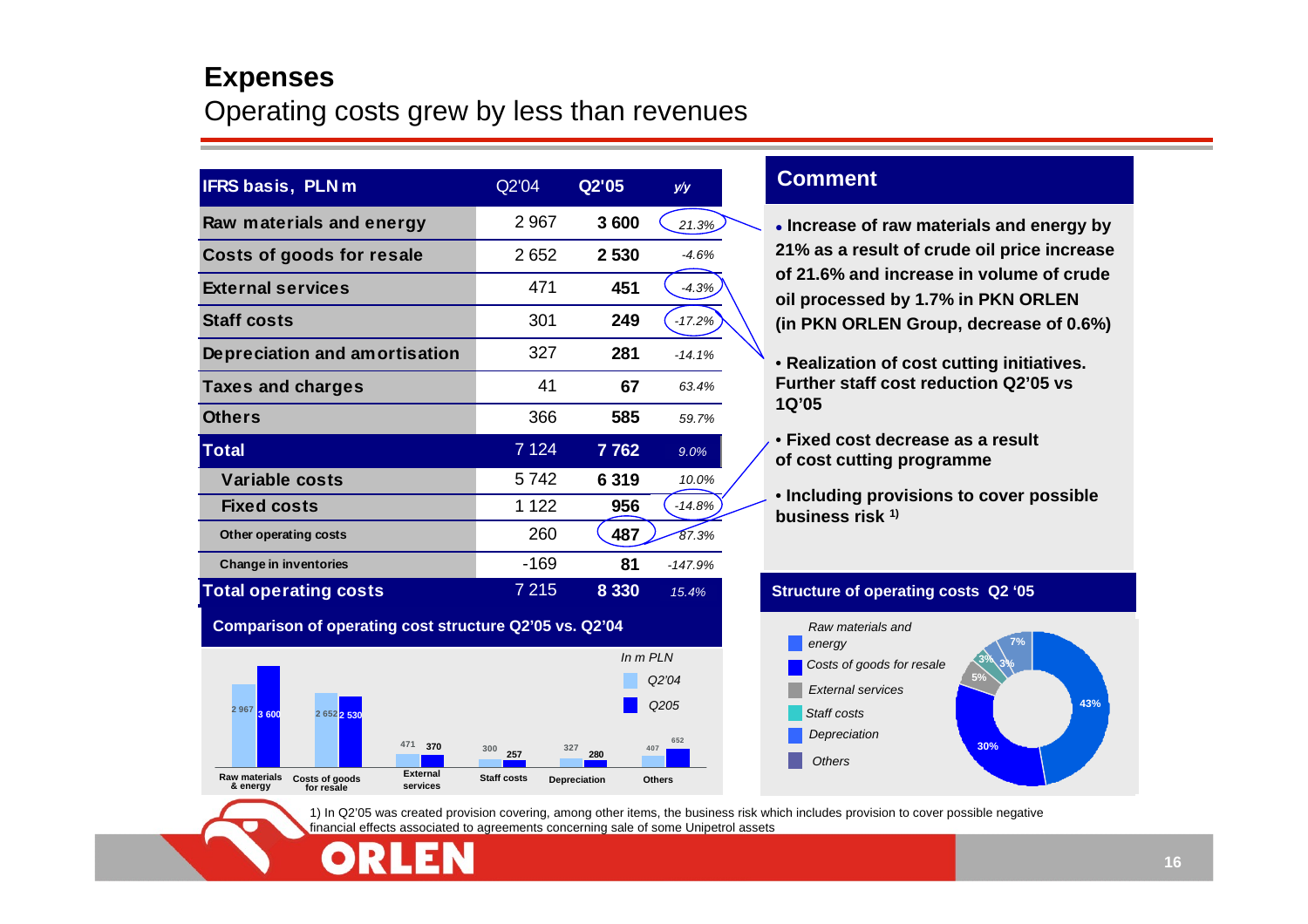### **Operating profit by segment Visible improvement in results across all core business segments**

| <b>IFRS basis, PLN m</b>      | Q2'04  | Q2'05  | y/y      |
|-------------------------------|--------|--------|----------|
| <b>Operating profit</b>       | 587    | 640    | 9.0%     |
| of which:                     |        |        |          |
| Refining <sup>1</sup>         | 563    | 778    | 38.2%    |
| <b>Retail</b>                 | $-12$  | 62     | ņа.      |
| <b>Petrochemicals</b>         | 143    | 205    | 43.4%    |
| Others <sup>2</sup>           | 9      | 7      | $-20.0%$ |
| Non attributable <sup>3</sup> | $-116$ | $-412$ | 255.2%   |

#### **Comparison of oper ating profit structure Q2'05 vs. Q2' 04**



#### **Comments**

**• The significant increase in operating profit w as d ue to efficiency activities and favourable cracks on fuels. Profit increa s e by 34.4% in Q2'05 vs. Q1'04**

**.** Increase in retail segment as a result of **margin maximiz ation, cost cutting activitie s a nd PLN 10 m operating profit from ORLEN Deutschland. Substantial profit i ncrease of PLN 60 m in Q2'05 vs. Q1'05**

**.** Strong dynamic in petrochemicals **despite planed maintenance s hutdown(modernization) of olefin unit due to high cracks on ethylene and propylene**

**• Non attributable increase due to provisions to cover business risk 4)**

1) Production, Wholesale and Logistics

2) Departments responsible for energy media and social activity and services subsidiaries of PKN ORLEN

3) Includes corporate centre of PKN and subsidiaries not mentioned in previous segments

4) In Q2'05 was created provision covering, among other items, the business risk which includes provision to cover possible negative

financial effects agreements concerning sale of some Unipetrol assets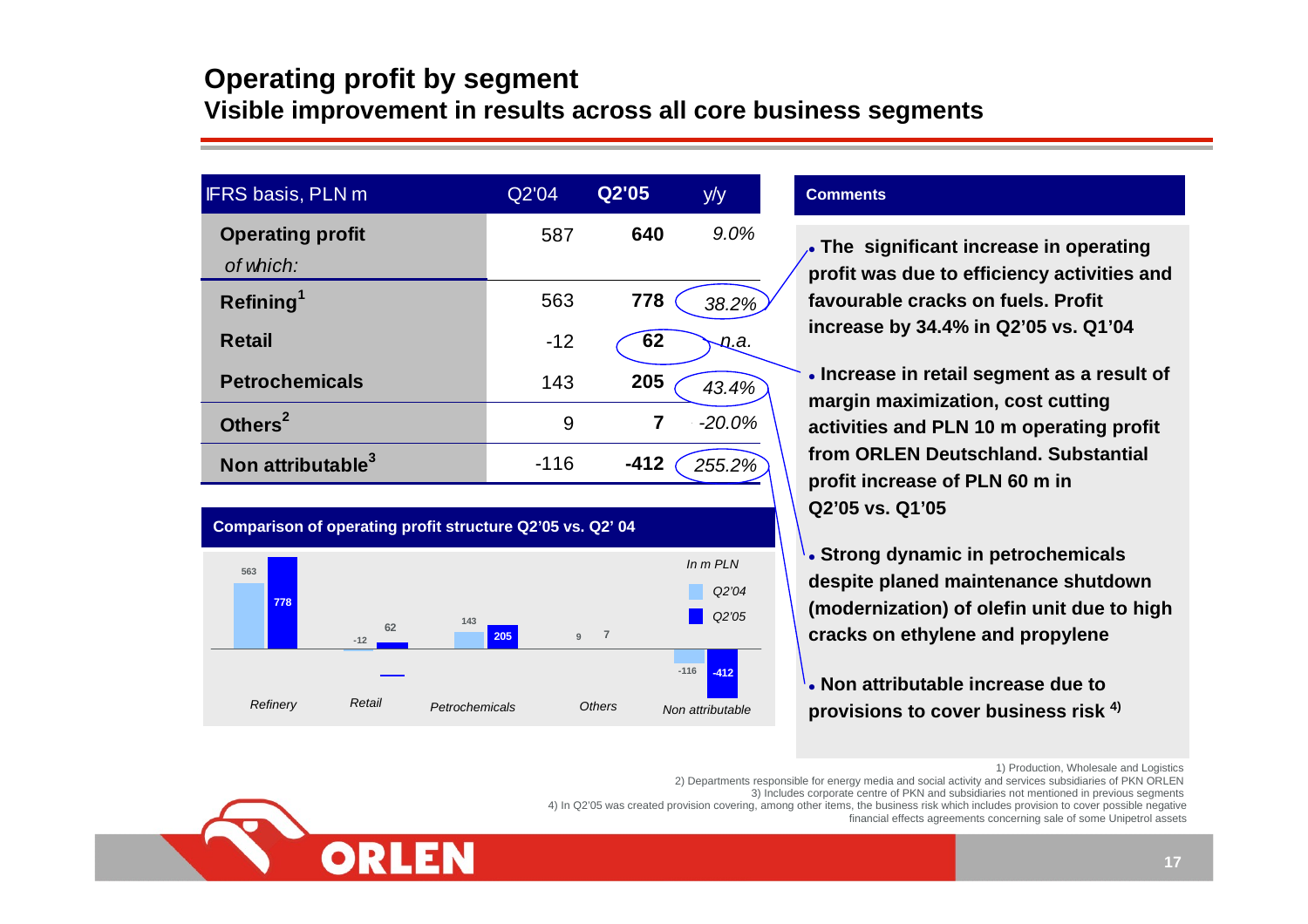#### **Profit and loss account**

**EBITDA margin increase, excluding one-off item**

| IFRS, PLN m                                  | Q2'05<br>Q2'04 |         | y/y       |
|----------------------------------------------|----------------|---------|-----------|
| <b>Revenues</b>                              | 7473           | 8 4 0 0 | 12.4%     |
| Cost of sales                                | $-5940$        | $-6617$ | 11.4%     |
| <b>Distribution costs</b>                    | $-519$         | $-537$  | 3.4%      |
| Administrative expenses                      | $-236$         | $-202$  | $-14.6%$  |
| Others $1$                                   | $-191$         | $-404$  | 11.8%     |
| <b>Operating profit</b>                      | 587            | 640     | 9.1%      |
| <b>Financial income</b>                      | 141            | 395     | $180.1\%$ |
| <b>Financial expenses</b>                    | $-40$          | $-160$  |           |
| <b>Profit before tax&amp;minorities int.</b> | 693            | 913     | 31.7%     |
| <b>Tax</b>                                   | $-136$         | $-219$  | 60.9%     |
| Net profit                                   | 551            | 698     | 26,8%     |

**Comparison of EBITDA margin and net margin Q2'05 vs. Q2'04**



#### **Comments**

z **Cost cutting visible in decrease of administrative expenses of PLN34 m**

**• Increase in other operating costs among others due to provision on business risk3 Excluding this item, operating profit increased by 73% to the level of PLN 1.016 m**

**• Financial income increased as a result of discount on receivables for companies of the Unipetrol group and dividend from Polkomtel of PLN 83 m**

**• Financial expenses increased due to high level of negative exchange rates**

z **Excluding one-off item – provision3 EBITDA margin increase by 3.2 pp**

1) Other operating income and expenses

2) In Q2'05 was created provision covering, among other items, the business risk which includes provision to cover possible negative financial effects associated to agreements concerning sale of some Unipetrol assets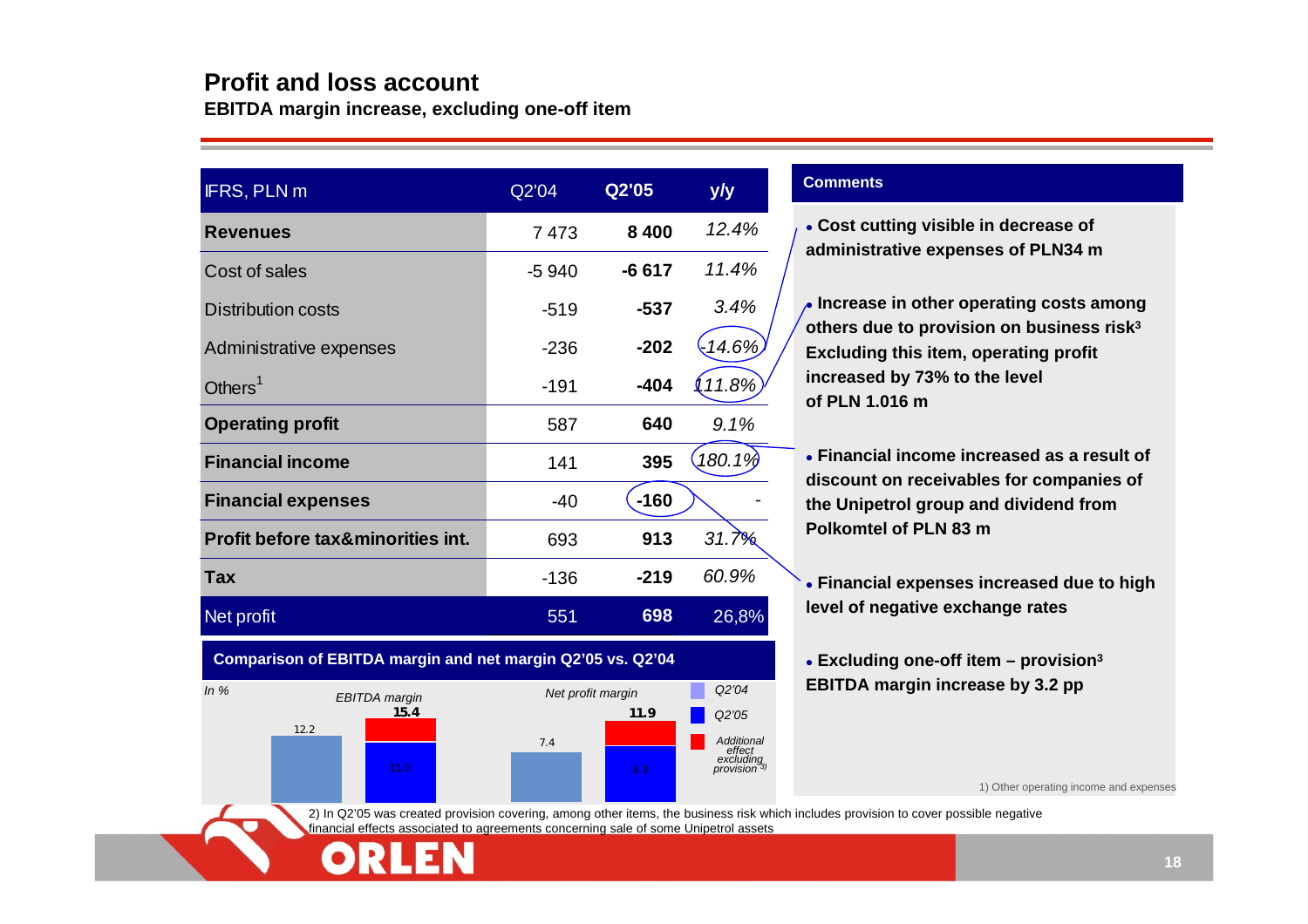## **Operating profit increase in Q2'05 impacted by one-off item**

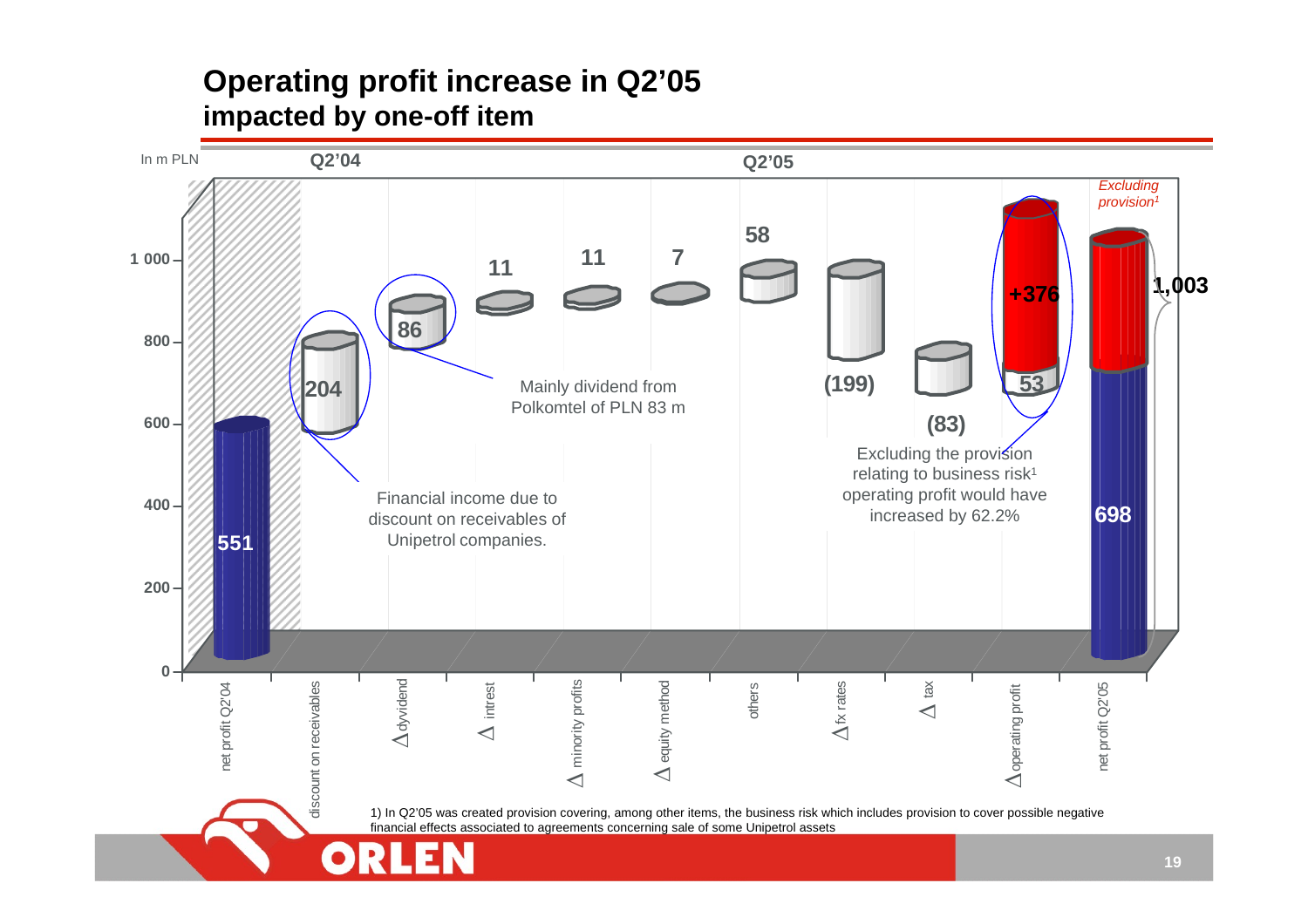### **Refining segment1)**

**Increase in operating efficiency and exploitation of favourable macroeconomic conditions**

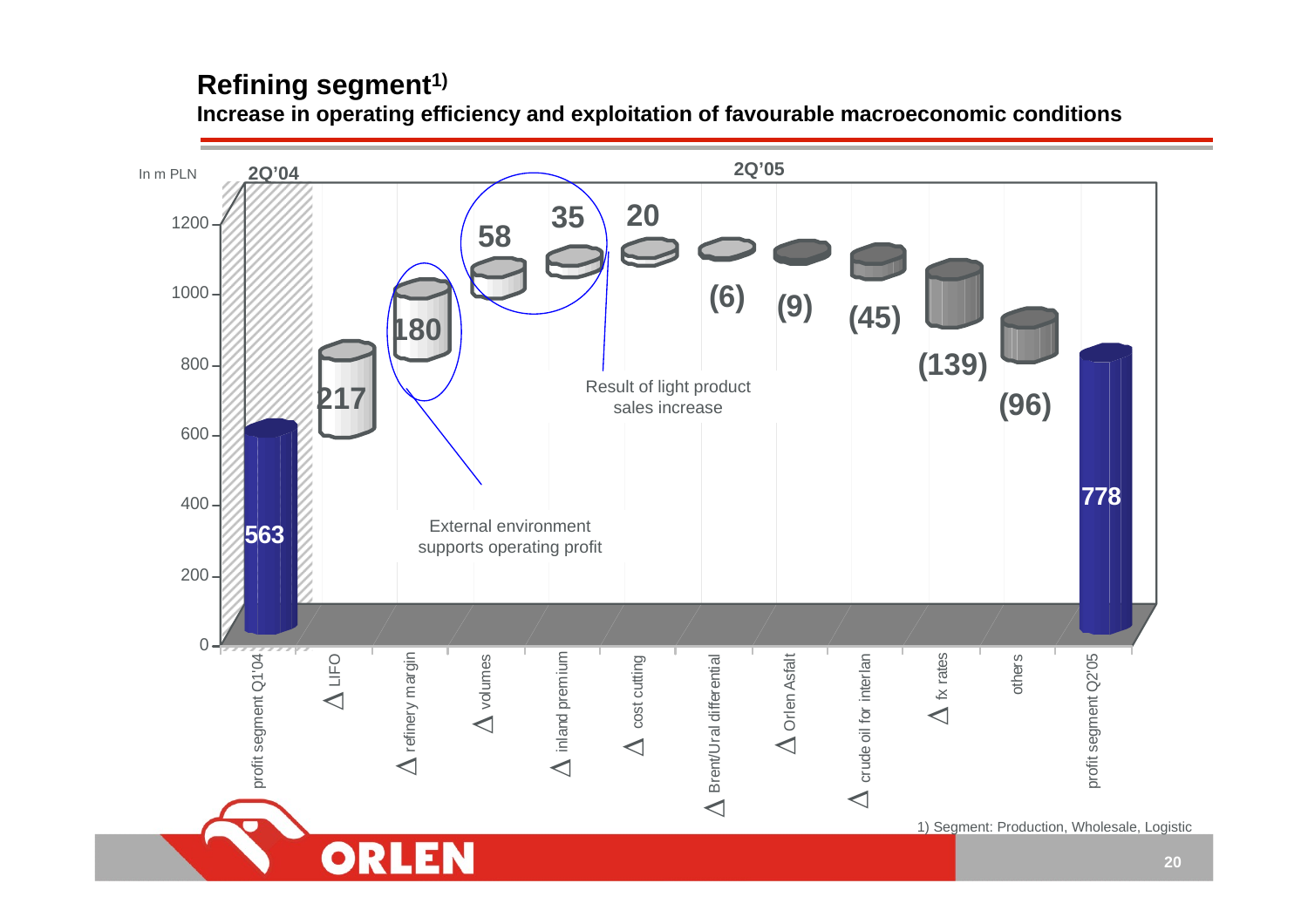### **Retail Segment Improvement due to efficiency programme and lower provisions**

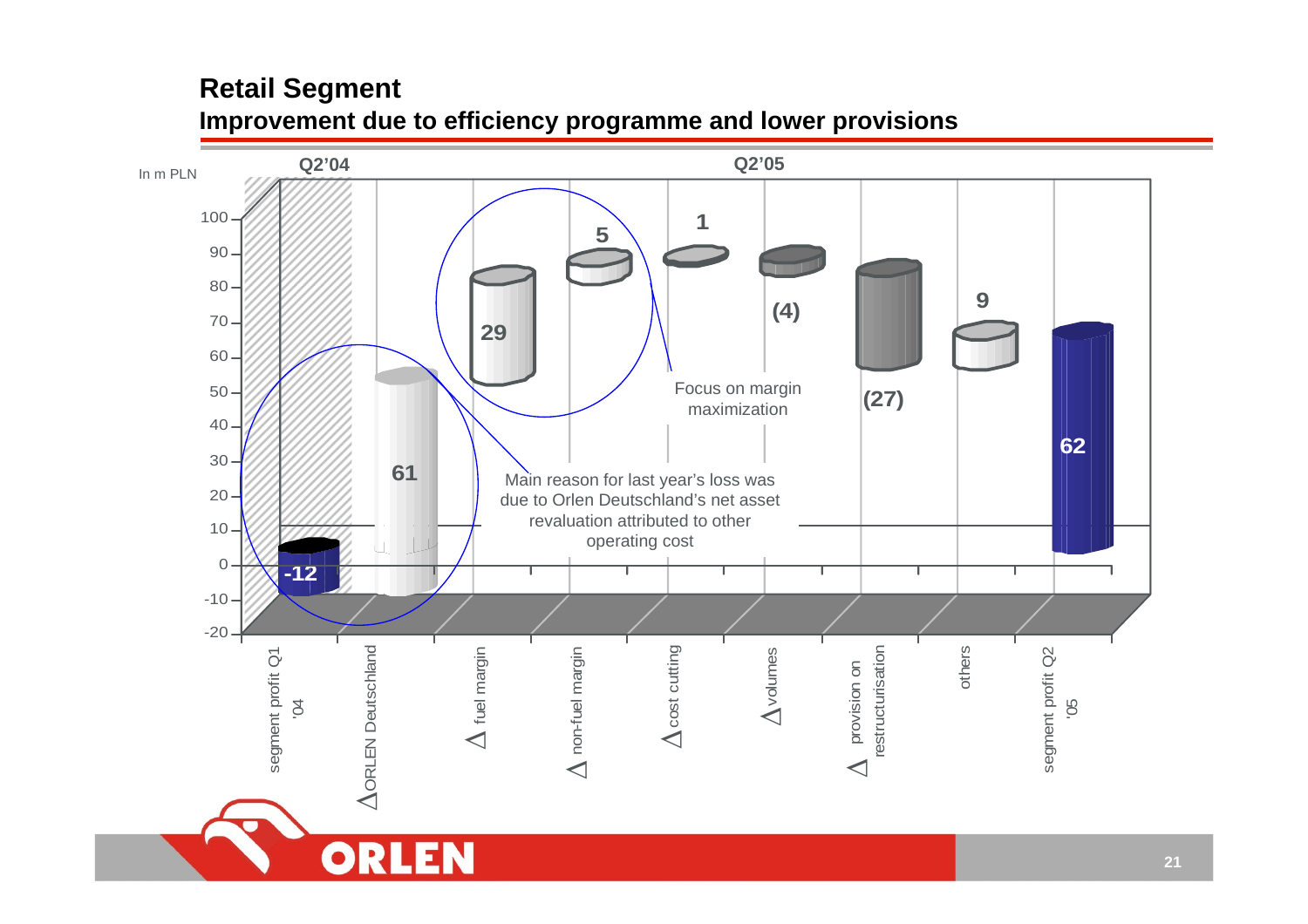### **Petrochemical segment**

### **Profit increase despite planed stoppage of olefin unit (modernization)**

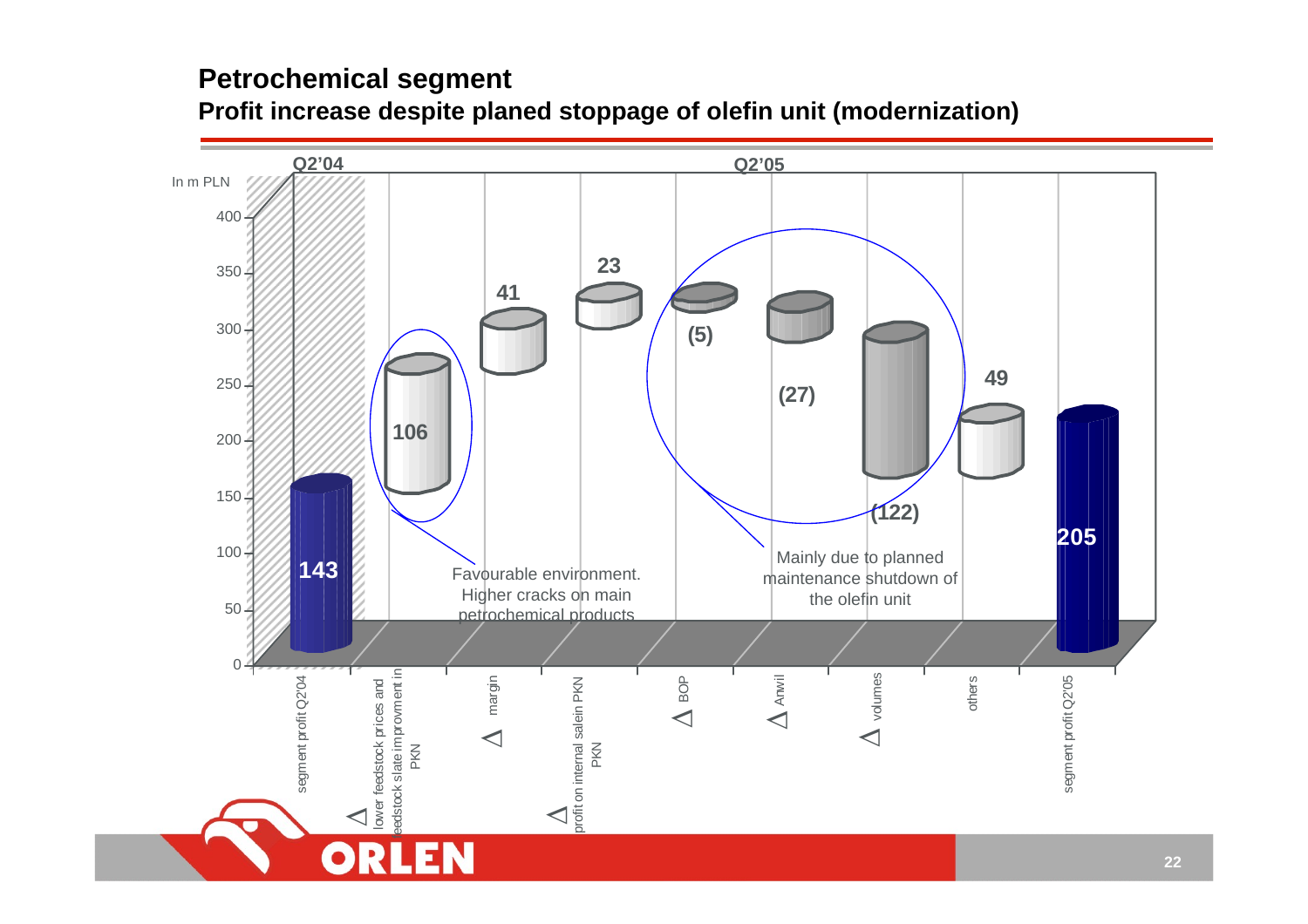### **Unipetrol: financial highlights Consolidated financial results 1H'05 vs. 1H'04 (IFRS)**

| <b>Financial highlights, th CZK</b> | H1'2004    | y/y      |            |
|-------------------------------------|------------|----------|------------|
| <b>Total assets</b>                 | 71 706 745 | 9.2%     | 78 318 284 |
| <b>Equity</b>                       | 28 917 104 | 29.0%    | 37 289 760 |
| th CZK                              |            |          |            |
| <b>Revenue</b>                      | 34 100 460 | 44.5%    | 49 291 380 |
| <b>Costs of sales</b>               | 655 757    | $-2.3%$  | 640 793    |
| <b>Distribution and GA costs</b>    | 1760076    | $-21.8%$ | 1 376 128  |
| <b>Profit/loss on sales*</b>        | 2 129 972  | 36.0%    | 2897819    |
| Other revenue and costs**           | $-34637$   | 57.8%    | $-54665$   |
| <b>Operating profit/loss</b>        | 2 193 042  | 28.8%    | 2 823 903  |
| Net profit/loss                     | 1 202 570  | 46.3%    | 1759 607   |

#### **Comments**

- z **Decr e a s e of net d ebt to equity fro m 33.3 % to 24.7 % proves balance sheet stabilization.**
- **Higher revenues as a result of v olume sales increas e an d risin g product pric e**
- **Oper ating profit incre a s e due to lo w er fix co st of the Capital Group**
- **Decrease of financial costsofcredits and bonds l e a d to higher d ynamic in cre a s e of n et profit comparing to EBIT increase**

**\* Excluding a mortization (good will) / ne gati ve good will**

**\*\* Net value (other operating re v enues – other operating cost)**

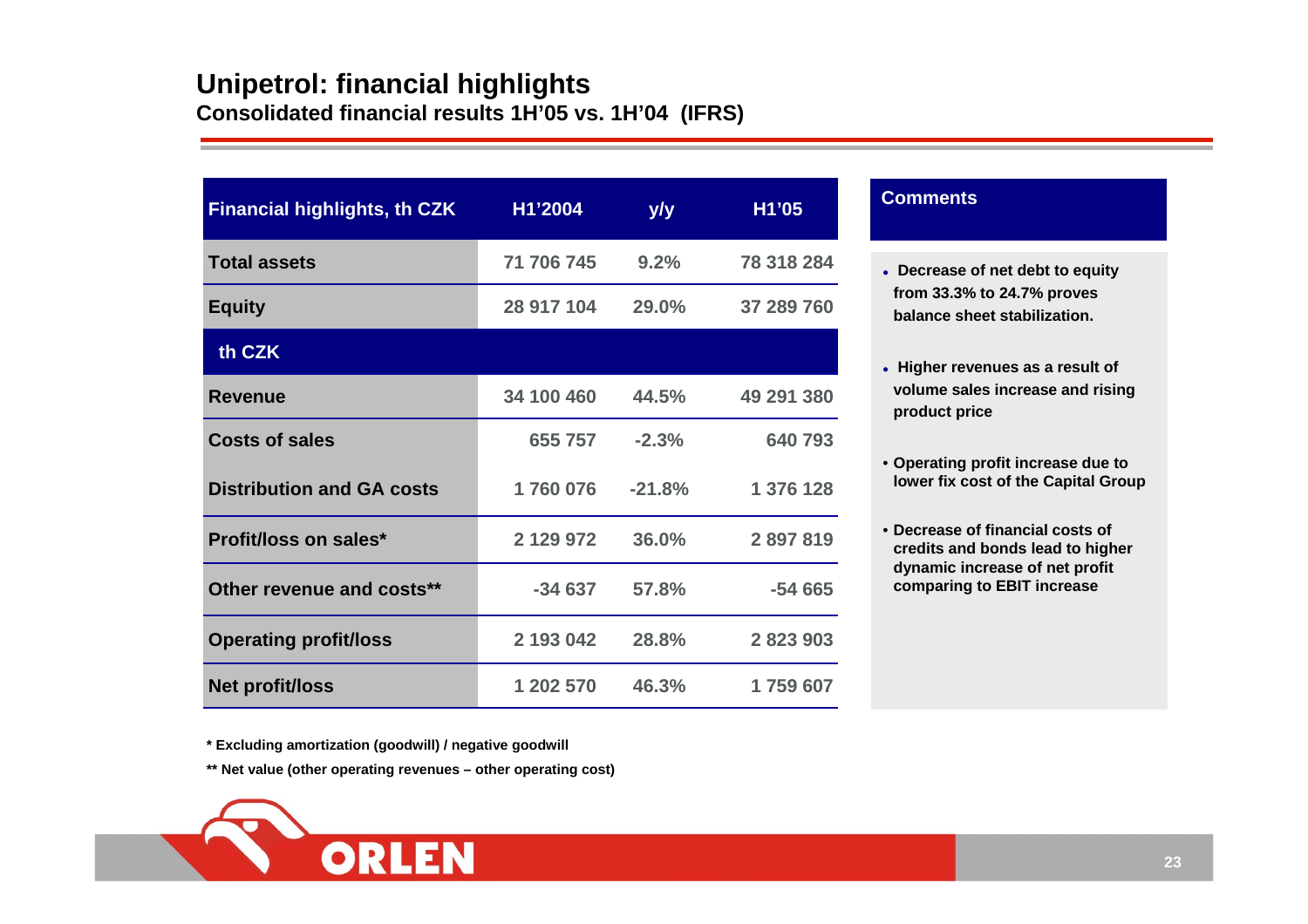### **Cost Cutting Programme Results Delivery on track**

#### **Summary of Cost Cutting Pro gramme effects – Q2'05**

- $\bullet$  **Initiatives implemented create sufficient p otential to meet target of PLN 800 m1 .**
- $\bullet$ **• PKN ORLEN** is continuously looking for new **sol utio ns t o i ncrease efficiency.**
- $\bullet$  **Effects of initiatives realized in Q2'05 at a level of PLN 210 m.**



#### **Realisation of initiatives by quarter**



**Cost cutting track record in 2004 - Q2'05**

o **F ull year target realization after Q2'05 is at 53%**

1) Target against cost base as of 2002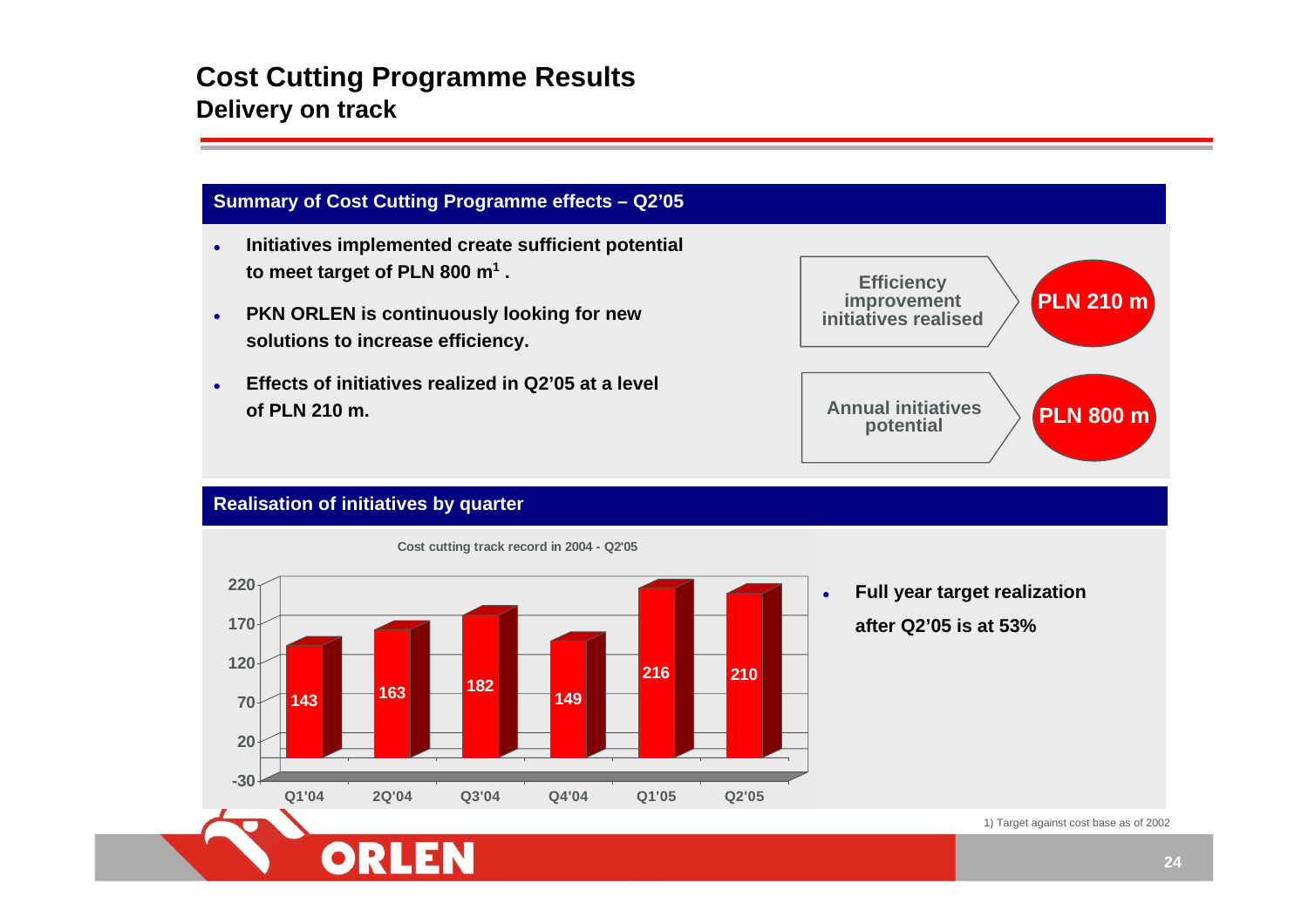### **ORLEN Deutschland**

**Visible improvement in retail margin and financial results**

### **Trend in Q2 2005**

- o Dynamic increase of retail margin by 96% in Q2'05 vs. Q1'05 may be seen as an improvement of the business climate in the sector, and raises hopes for the second half of 2005, even though strong competition remains.
- o Total volume sales of fuel in Orlen Deutschland increased in Q2'05 by 3.6% compared to Q2'04. There was a decrease in fuel consumption in the German market of approximately 4% Q2'05 vs. Q2'04.



- o Gasoline decrease 5.5%
- o Diesel increase 2.7%

1) In accordance with MWW Mineralölwirtschaftsverband e.V. estimates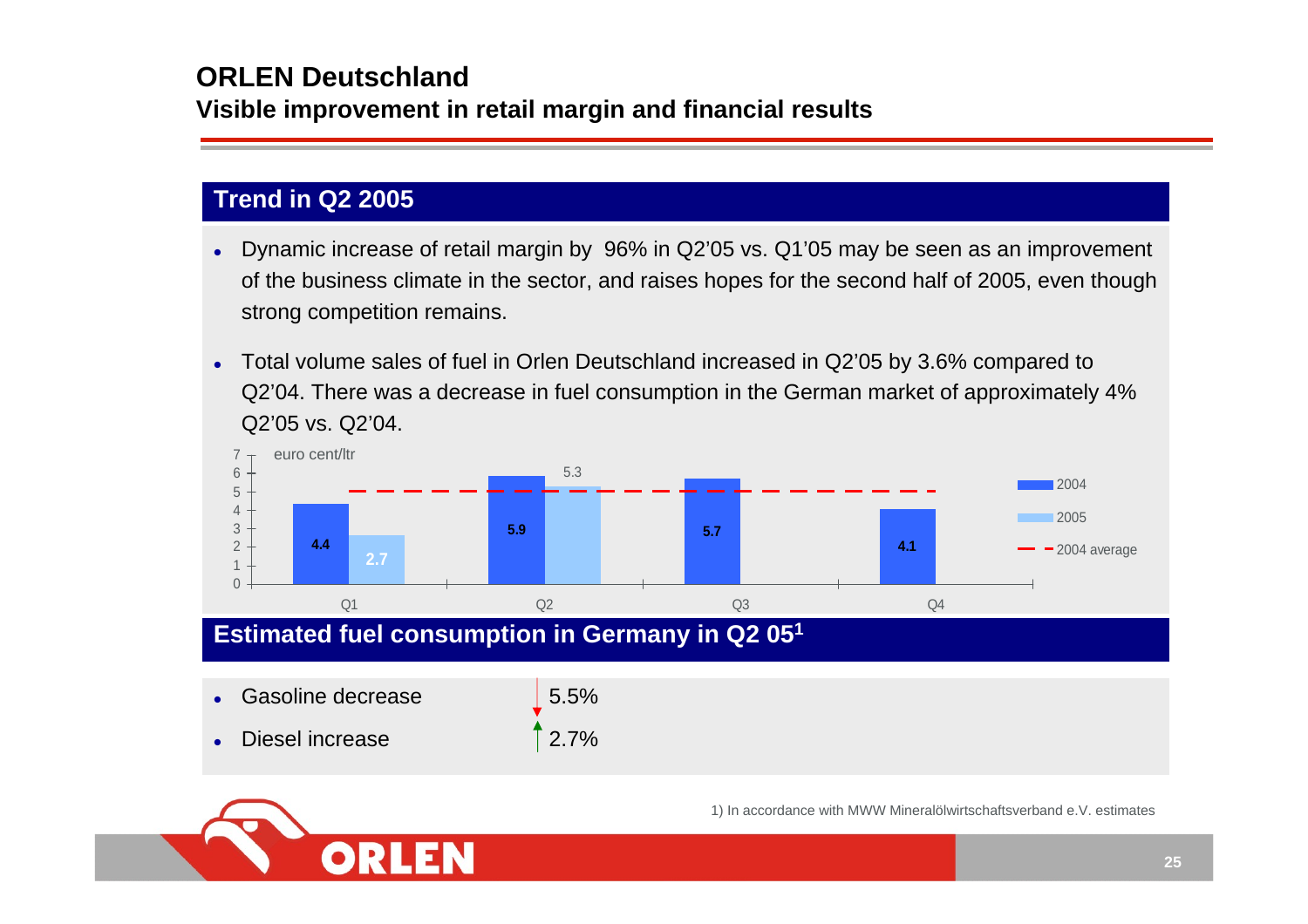# **Legal disclaimer**

This presentation of the consolidated financial and operating results ("Presentation") has been prepared by PKN ORLEN ("the Company"). Neither the Presentation nor any copy hereof may be copied, distributed or delivered directly or indirectly to any person for any purpose without the Company's knowledge and consent. The copying, distribution or delivery of this Presentation to any person in other jurisdictions may be subject to legal restrictions, and the persons who may receive this Presentation should familiarise themselves with any such restrictions and abide by them. Failure to observe such restrictions may be deemed infringement of applicable laws.

This Presentation contains neither a complete nor a comprehensive financial or commercial analysis of the Company. Nor does it present the Company's position or prospects in a complete or comprehensive manner. The Company's and its Group's operations and financial standing are described in current and interim reports. This Presentation, as well as the attached slides and descriptions thereof may contain forward-looking statements. However, such statements must not be understood as the Company's assurances or projections concerning future expected results of the Company or companies of the ORLEN Group. The Company is delivering the complete financial description of the Group prepared based on the information available and the best of the Management Board's knowledge, with the proviso that it is not feasible to deliver complete information on the consolidated financial statements with the elements of nonconsolidated financial statements for the second quarter of 2005, because the process of valuation of the acquired assets of Unipetrol Holding a.s. ("Unipetrol") is so time-consuming and complex that the presentation of complete statements is not feasible at this time. We expect, the process will be completed in September and for this reason we moved the publication of PKN ORLEN's consolidated financial statement for Q2 2005 from 16th August 2005, as originally planned, to 29th September 2005. PKN ORLEN has received appropriate approval for the change of date from Polish Securities Exchange Commission. Intensive work carried by asset appraisers mandated to value Unipetrol's assets is under way. Only upon completion of this work will it be possible to prepare, in compliance with all generally binding legal regulations, the consolidated financial statements for the first two quarters of 2005, including the assets of Unipetrol a.s. (Relevant information was published in the current report of August 9th 2005.)

It should be also noted that forward-looking statements, including statements relating to expectations regarding the financial results which the Company is to present on August 16th 2005, give no guarantee or assurance that such results will be achieved. The Management Board's expectations are based on present knowledge or views of the Company's Management Board and are dependent on a number of factors, which may cause that the actual results may differ materially from those discussed in the document. Many such factors are beyond the present knowledge or control of the Company, or cannot be predicted by it.

No warranties or representations can be made as to the comprehensiveness or reliability of the information contained in this Presentation. Neither the Company, nor its Shareholders, subsidiary undertakings, advisers or representatives of such persons shall have no liability that might arise in connection with any use of this Presentation. Furthermore, no information contained herein constitutes an obligation or representation of the Company, its Shareholders, subsidiary undertakings, advisers or representatives of such persons.

This Presentation was prepared for information purposes only and is neither a purchase or sale offer, nor a solicitation of an offer to purchase or sell any securities or financial instruments or an invitation to participate in any commercial venture. This Presentation is neither an offer nor an invitation to purchase or subscribe for any securities in any jurisdiction and no statements contained herein may serve as a basis for any agreement, commitment or investment decision, or may be relied upon in connection with any agreement, commitment or investment decision.

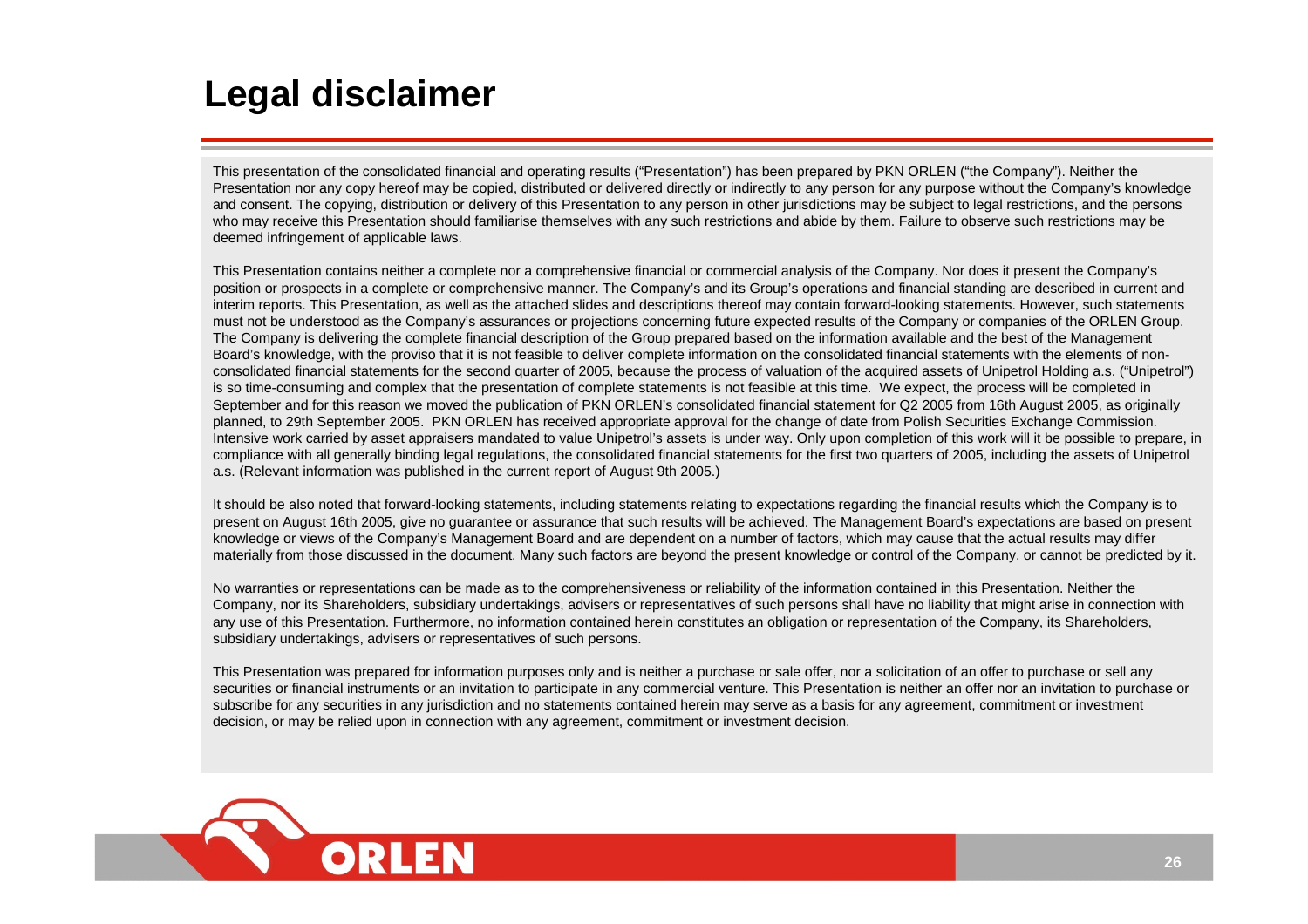# **Contact**



**For more information please contact our** 

| <b>IR Office:</b> |                  |
|-------------------|------------------|
| phone:            | +48 24 365 33 90 |
| fax:              | +48 24 365 56 88 |
| e-mail:           | ir@ORLEN.pl      |

**Press Office:**

| +48 24 365 41 50 |
|------------------|
| +48 22 695 34 57 |
| +48 22 695 35 27 |
| media@ORLEN.pl   |
|                  |

#### **www.orlen.pl**

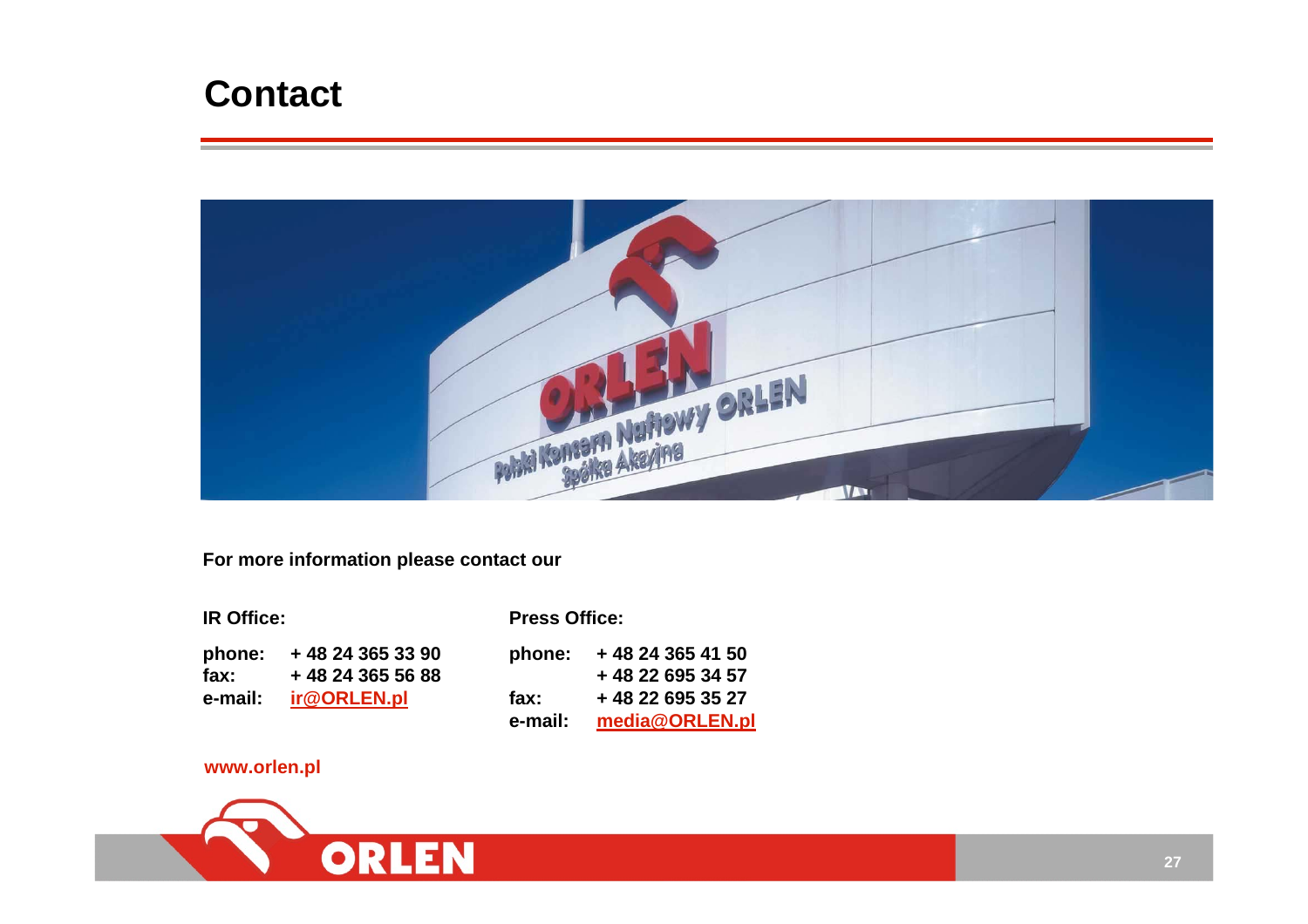**Summary of Q2'05 financial results and macroeconomic environment**

**Strategy update**

**Financial results Q2'05**

#### **Supporting slides**

- $\bullet$ **CAPEX in Q2'05**
- $\bullet$ **Macroeconomic environment**
- $\bullet$ **Operating and financial data Q2'05**
- $\bullet$ **Cost cutting settlement**
- o **ORLEN Deutschland**

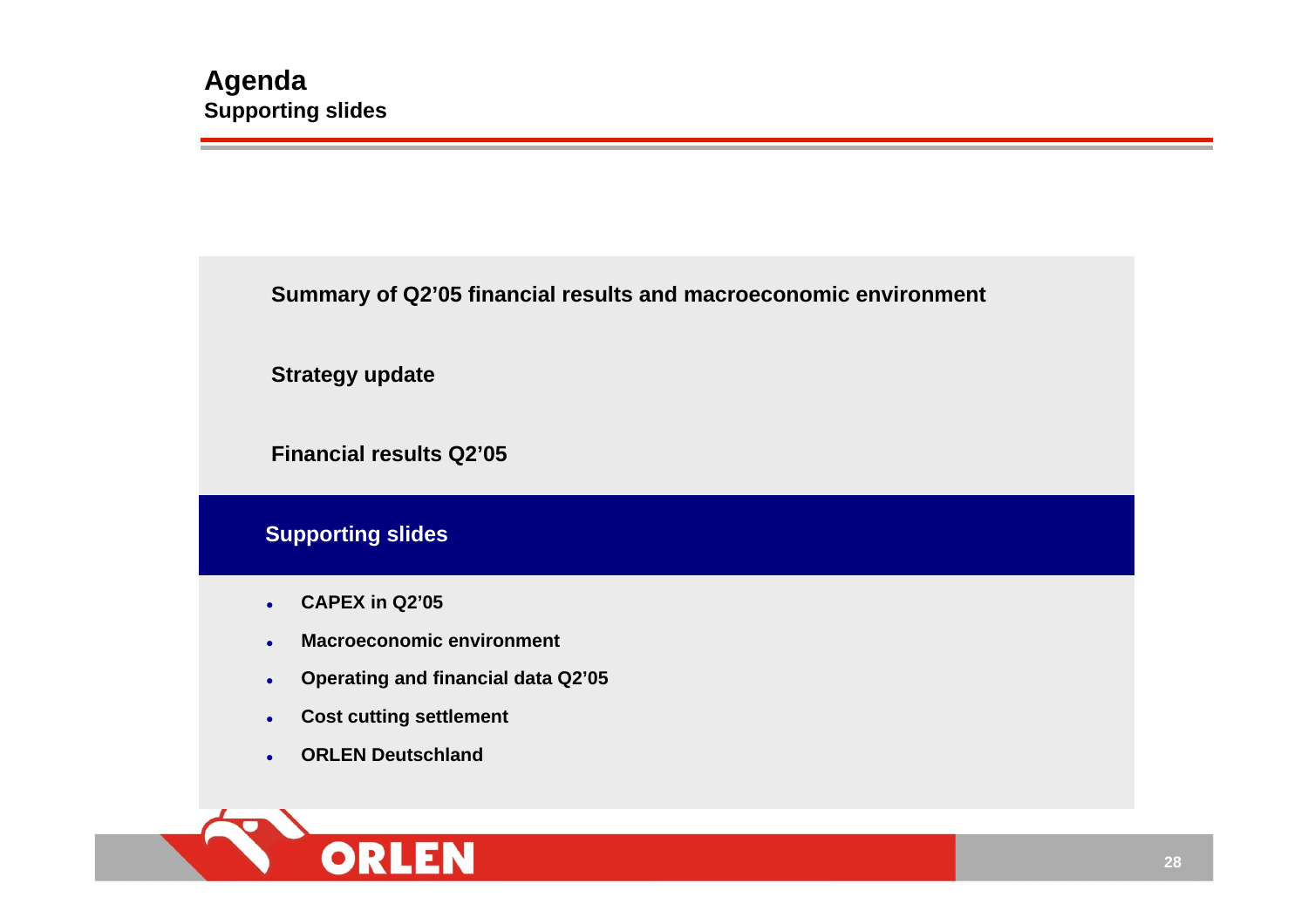## **CAPEX in Q2'05**





1)Refers to PKN ORLEN Group excluding Unipetrol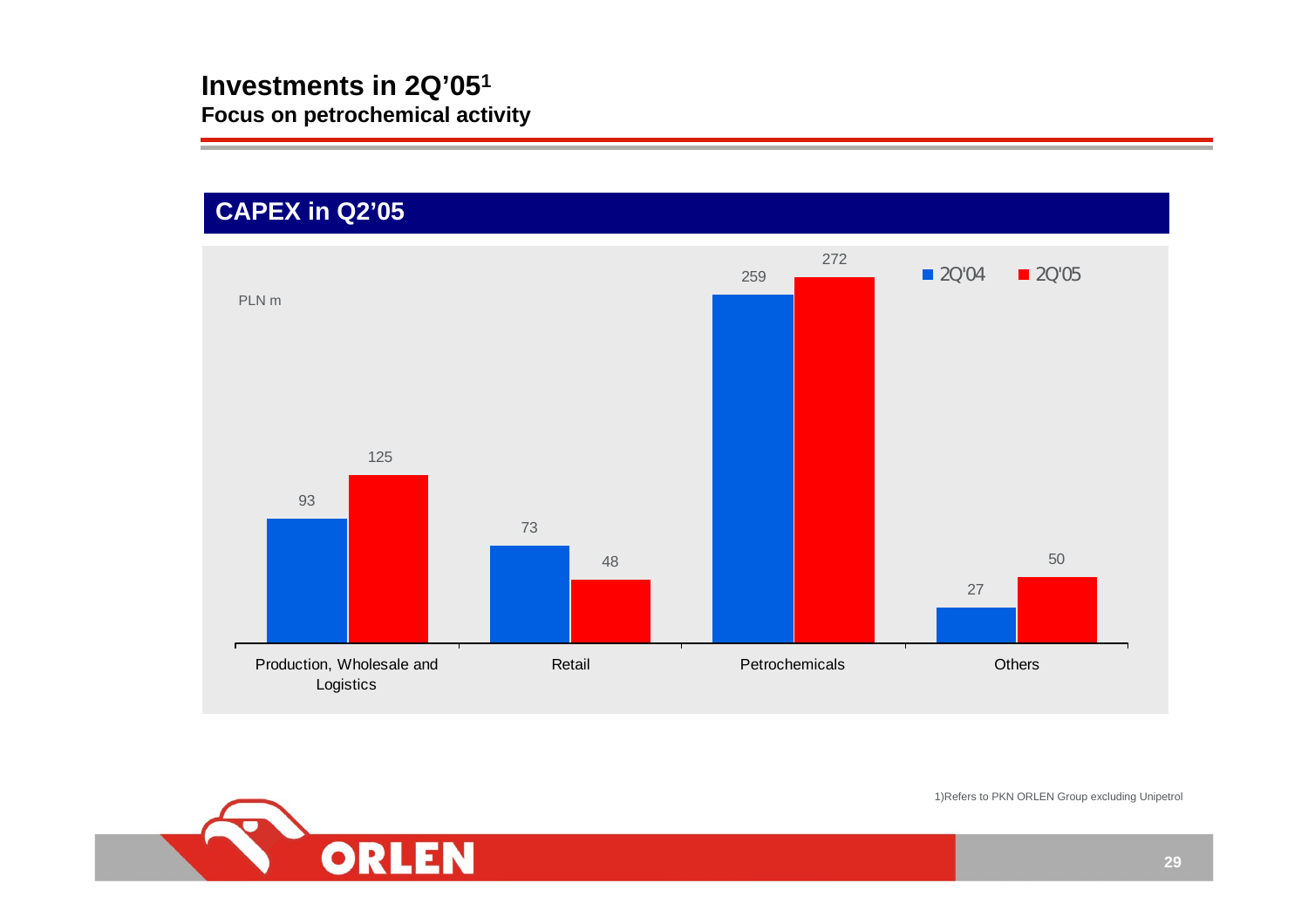### **Macroeconomic environment in Poland**



#### **Unemployment rate**



- Slight increase of GDP in Q2'05 better results in manufacturing, trade and construction i ndustry. Weak consumer demand. Decrease in unemployment rate – **18.0 %** (decrease by 1.1pp y/y).
- Estimated decrease in new car sales of **32.8 %** (H1'05 vs. H1'04)
- Estimated growth of domestic fuel consumption (gasoline, diesel and LHO) by **3% E** (Q2'05 vs. Q2' 04)
- Drop of PLN/U SD exchange rate of 16% from 3.89 to **3.28** (Q2'05 vs. Q2'04)

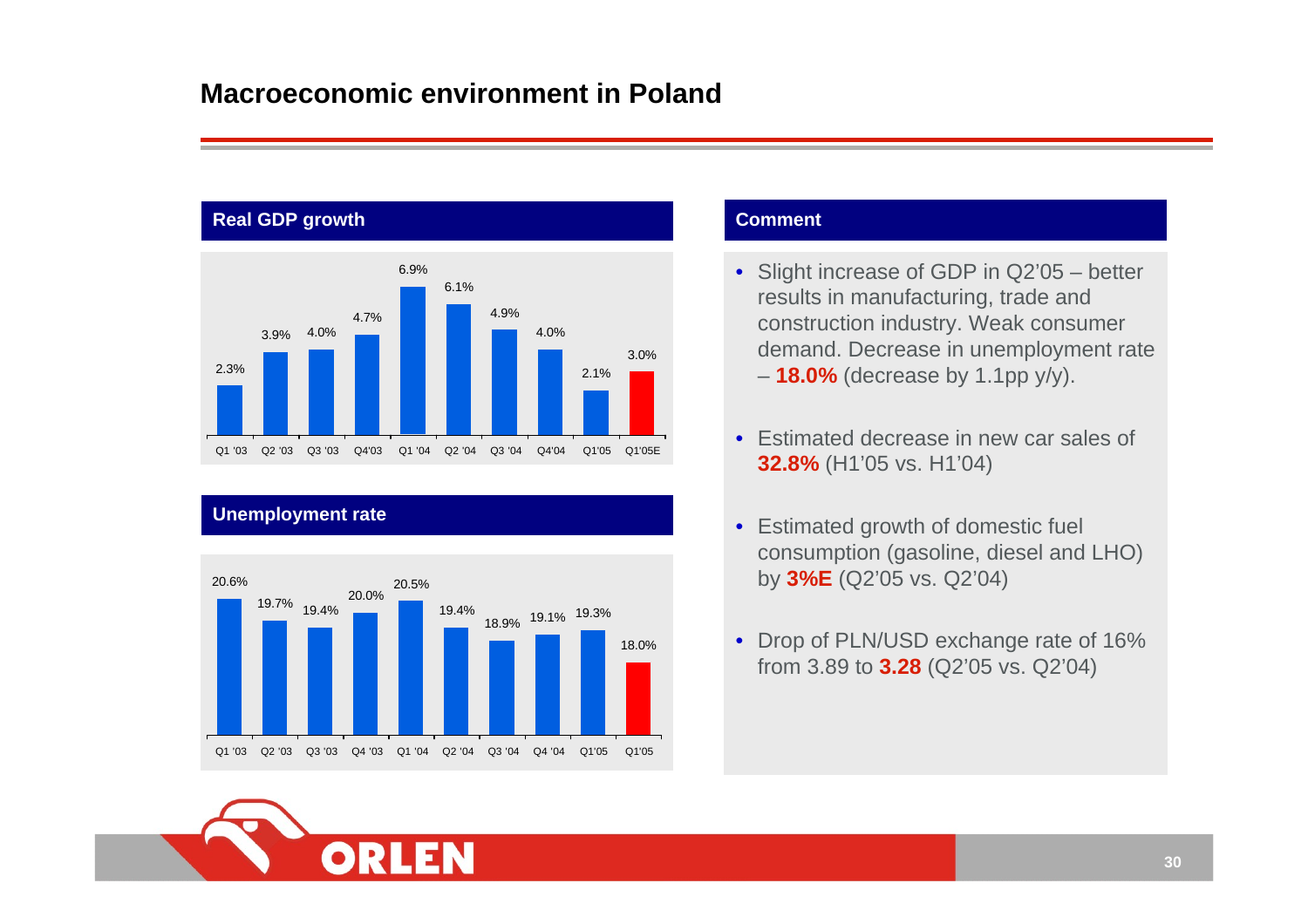## **Operating highlights Q2'05**

| <b>Operating data<sup>1</sup></b>              | <b>2Q04</b> | <b>1Q05</b> | <b>2Q05</b> | y/y       | q/q        |
|------------------------------------------------|-------------|-------------|-------------|-----------|------------|
| <b>Total sales<sup>1</sup> (tt)</b> , of which | 3553        | 3 3 2 2     | 3782        | 13.8%     | 6.4%       |
| - light product sales (tt) $2^2$               | 2 4 2 6     | 2 3 1 1     | 2611        | 13.0%     | 7.6%       |
| - other refinery products sales (tt)           | 587         | 395         | 693         | 18.1%     | 75.4%      |
| - pet-chem sales (tt)                          | 494         | 565         | 428         | $-13.4%$  | $-24.2%$   |
| - other product sales (tt)                     | 46          | 51          | 50          | 8.7%      | $-2.0%$    |
| Retail sales of motor fuels <sup>3</sup>       | 847         | 746         | 842         | $-0.6%$   | 12.9%      |
| Processed crude <sup>4</sup> (tt)              | 2 9 0 2     | 3 0 9 5     | 2953        | 4.8%      | $-4.6%$    |
| Utilisation <sup>4</sup>                       | 86.0%       | 91.7%       | 87.5%       | 1.5pp     | $-4.2pp$   |
| White product yield <sup>4</sup>               | 79.9%       | 82.3%       | 80.4%       | $-0,5$ pp | $-1.99$ pp |
| Fuel yield <sup>4</sup>                        | 69.7%       | 69.1%       | 71.1%       | $+1.4$ pp | $+2.0$ pp  |
| Headcount <sup>5</sup>                         | 14 3 98     | (14611      | 14 586      | $-0.2%$   | 1.3%       |

Effect of BOP consolidation. As a result increase of number of e mplo yees by 386 as of the end Q1 and Q2 2005

> 1)Refers to PKN ORLEN Group excluding Unipetrol 2) Gasoline, Diesel, LHO, Jet 3) Refers to PKN ORLEN Group excluding Unipetrol: Gasoline, Diesel, LPG; 4) Refers to PKN ORLEN 5)Refers to PKN ORLEN Group excluding Unipetrol Production data refers to Plock Refinery only, nameplate capacity of 13.5 mt

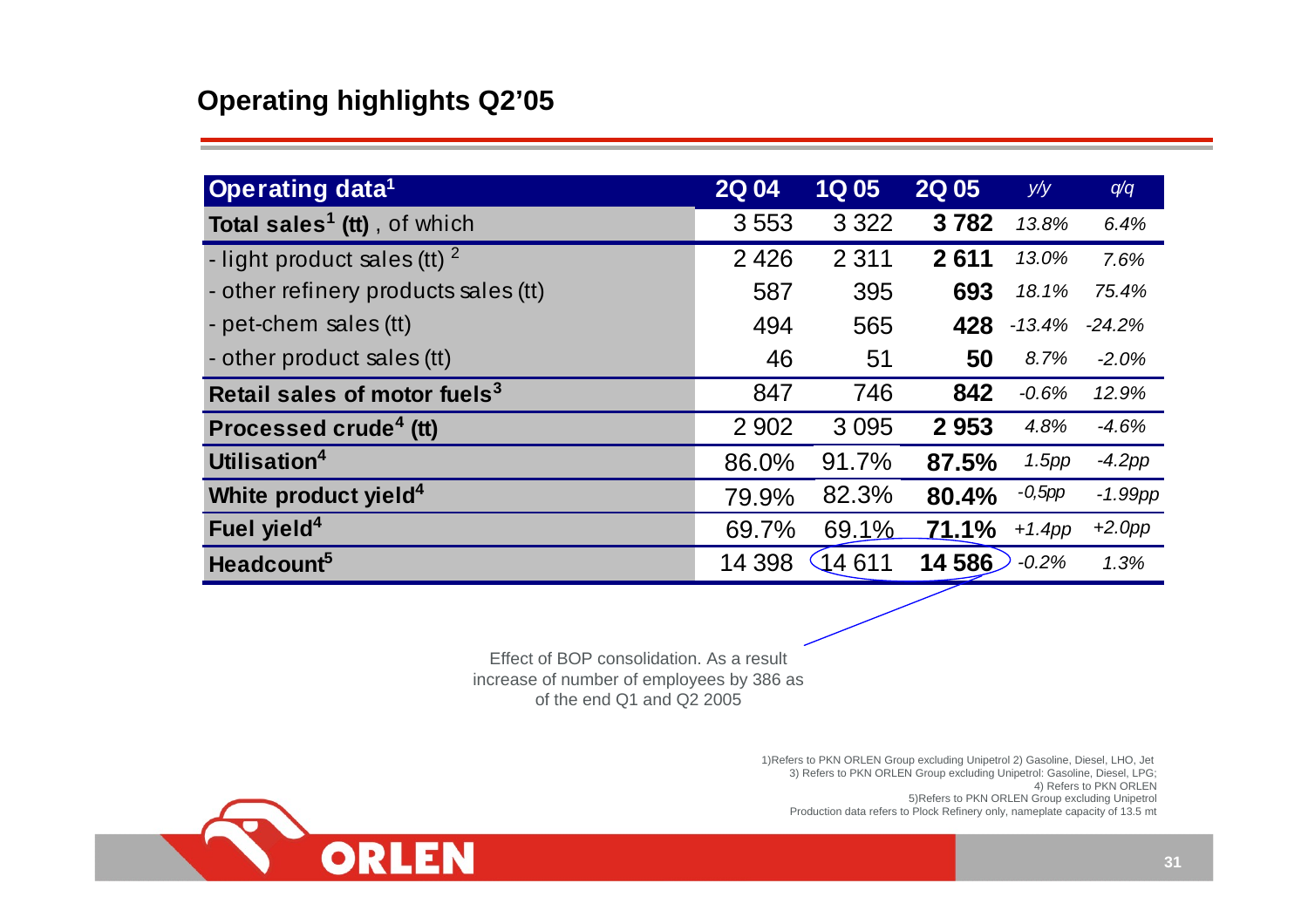**Dynamic increase has continued – refinery is the leader of improvement**

| <b>IFRS basis, PLN m</b>     | Q1 05   | Q <sub>2</sub> 05 | q/q    | $I-VI'04$ | $I-VI'05$ | y/y    |
|------------------------------|---------|-------------------|--------|-----------|-----------|--------|
| Revenue total<br>of which    | 6806    | 8 4 0 0           | 23%    | 13813     | 15 206    | 10%    |
| Refining <sup>2</sup>        | 2 9 9 0 | 4 2 4 4           | 42%    | 6 0 8 6   | 7 234     | 19%    |
| Poland                       | 2546    | 3730              | 47%    | 5 1 5 4   | 6 2 7 6   | 22%    |
| Germany (without excise tax) | 224     | 260               | 16%    | 377       | 484       | 28%    |
| excise tax (Germany)         | 220     | 254               | 15%    | 556       | 474       | -15%   |
| Retail                       | 2 5 7 9 | 3 2 4 7           | 26%    | 5 5 0 2   | 5827      | 6%     |
| Poland                       | 1 1 7 9 | 1515              | 28%    | 2 2 6 9   | 2695      | 19%    |
| Germany (without excise tax) | 572     | 772               | 35%    | 1 2 4 8   | 1 3 4 4   | 8%     |
| excise tax (Germany)         | 828     | 960               | 16%    | 1986      | 1788      | $-10%$ |
| <b>Petrochemicals</b>        | 1 0 7 4 | 771               | $-28%$ | 1 904     | 1844      | $-3%$  |
| <b>Others</b>                | 163     | 137               | -16%   | 321       | 301       | -6%    |



1)Refers to PKN ORLEN Group excluding Unipetrol 2) Production, Wholesale and Logistics segment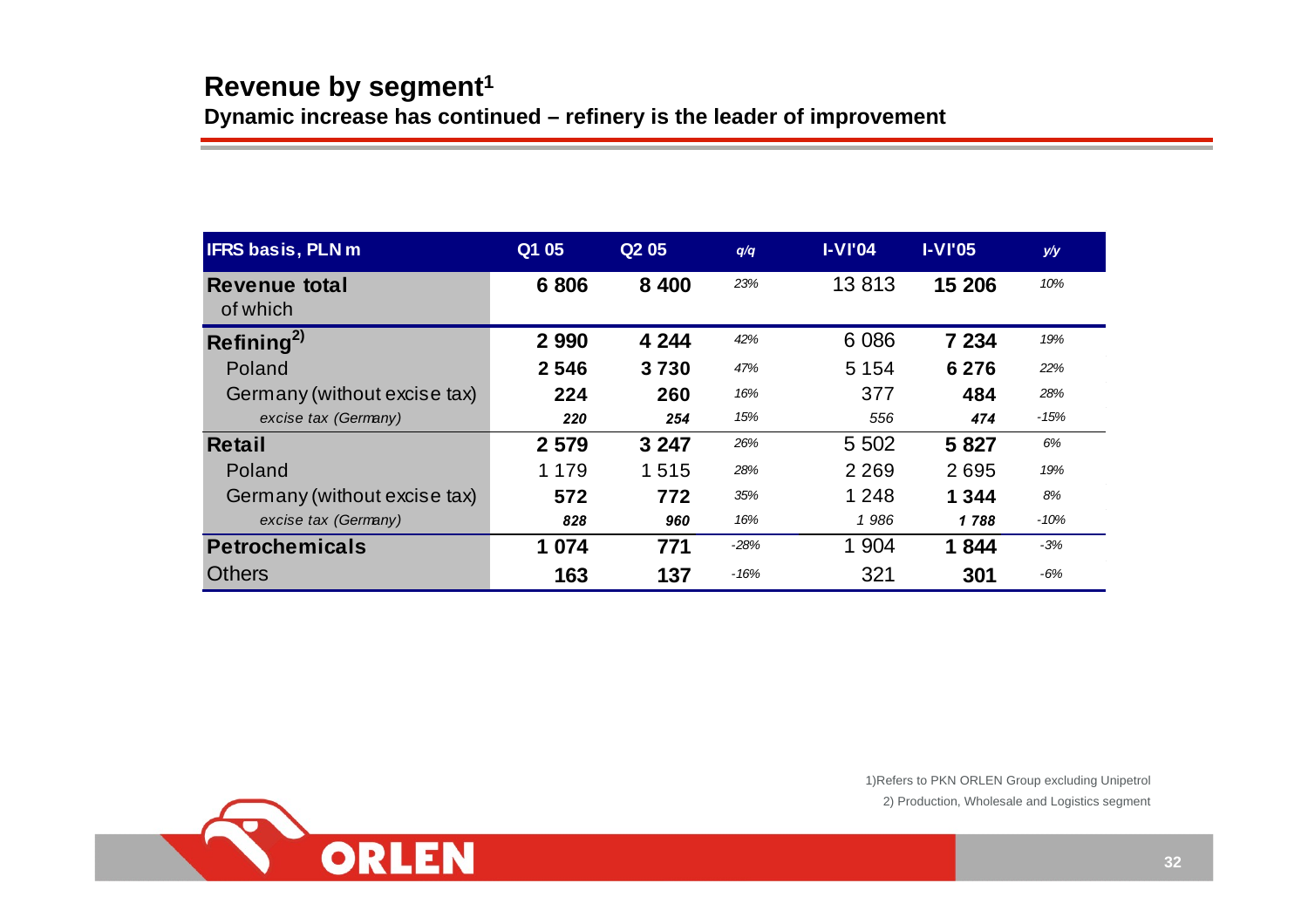| <b>IFRS basis, PLNm</b>       | Q1 05   | Q <sub>2</sub> 0 <sub>5</sub> | q/q       | IVIO4   | $I-VI'05$ | y/y      |
|-------------------------------|---------|-------------------------------|-----------|---------|-----------|----------|
| Raw materials and energy      | 3 2 6 9 | 3600                          | 10.1%     | 5 5 6 2 | 6869      | 23.5%    |
| Costs of goods for resale     | 2 1 9 8 | 2 5 3 0                       | 15.1%     | 4911    | 4 7 2 7   | $-3.7%$  |
| <b>External services</b>      | 370     | 451                           | 21.9%     | 861     | 820       | $-4.7%$  |
| <b>Staff costs</b>            | 257     | 249                           | $-3.3%$   | 561     | 506       | $-9.7%$  |
| Depreciation and amortisation | 295     | 281                           | $-4.8%$   | 667     | 575       | $-13.8%$ |
| <b>Taxes and charges</b>      | 92      | 67                            | $-26.9%$  | 125     | 159       | 26.8%    |
| <b>Others</b>                 | 105     | 585                           | 457.8%    | 435     | 690       | 58.5%    |
| <b>Total</b>                  | 6 5 8 5 | 7762                          | 17.9%     | 13 1 23 | 14 347    | 9.3%     |
| <b>Variable costs</b>         | 5 5 8 1 | 6 3 1 9                       | 13.2%     | 10725   | 11 900    | 11.0%    |
| <b>Fixed costs</b>            | 940     | 956                           | 1.7%      | 2 1 0 8 | 1896      | $-10.1%$ |
| <b>Other operating costs</b>  | 64      | 487                           | 660.9%    | 290     | 551       | 90.0%    |
| <b>Change in inventories</b>  | $-492$  | 81                            | $-116.5%$ | $-271$  | $-411$    | 51.7%    |
| <b>Total operating costs</b>  | 6 0 9 3 | 7843                          | 29.1%     | 12 852  | 13 936    | 8.4%     |



1)Refers to PKN ORLEN Group excluding Unipetrol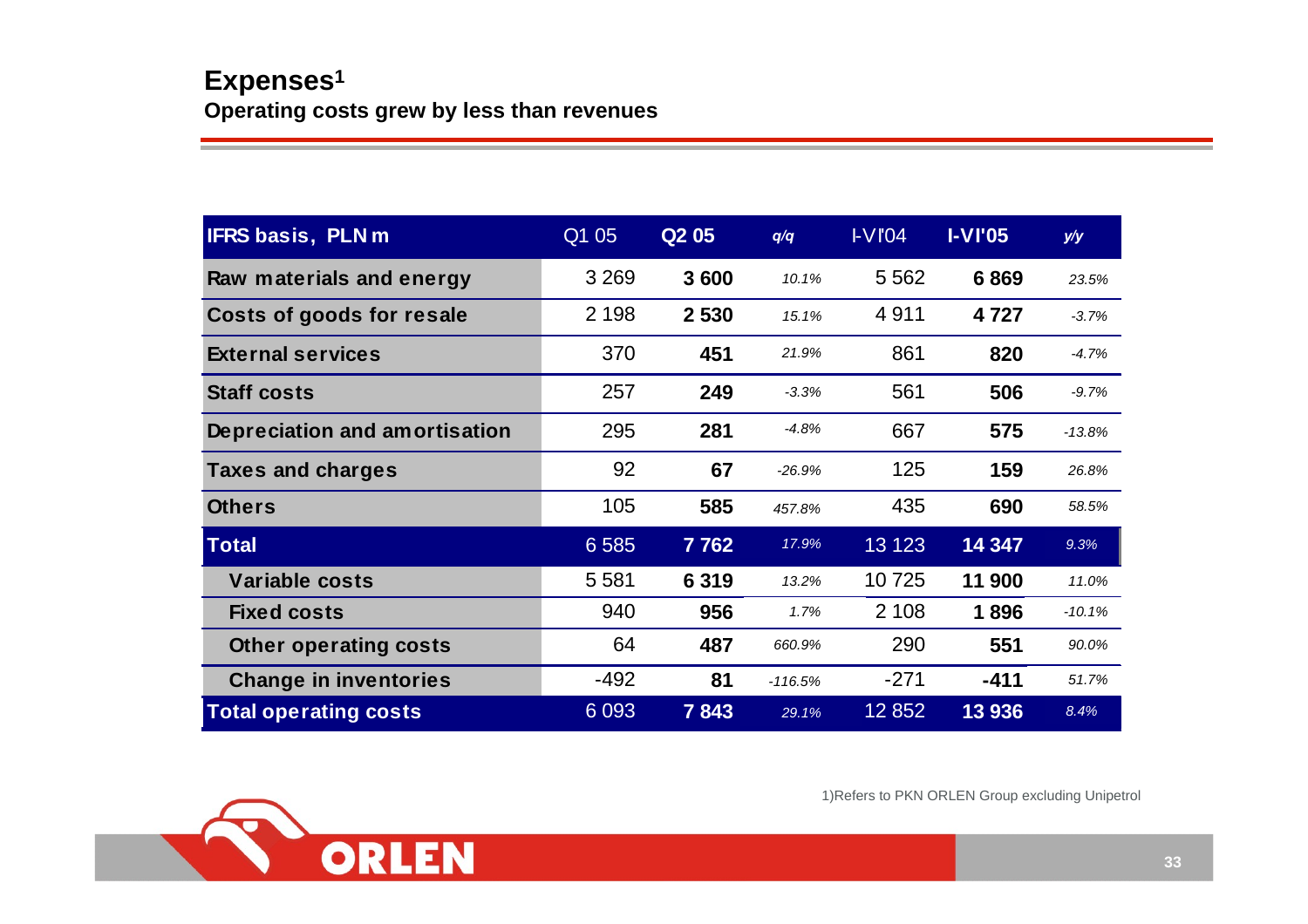| <b>IFRS basis, PLN m</b>      | Q1 05        | Q <sub>2</sub> 05 | q/q      | IVIO4  | <b>I-VI'05</b> | y/y    |
|-------------------------------|--------------|-------------------|----------|--------|----------------|--------|
| <b>Operating profit</b>       | 791          | 640               | $-19.1%$ | 1070   | 1431           | 33.8%  |
| of which:                     |              |                   |          |        |                |        |
| Refining $^2$                 | 579          | 778               | 34.4%    | 982    | 1 357          | 38.1%  |
| <b>Retail</b>                 | $\mathbf{2}$ | 62                | n.a.     | $-28$  | 64             | n.a.   |
| <b>Petrochemicals</b>         | 318          | 205               | $-35.4%$ | 342    | 523            | 52.9%  |
| Others <sup>3</sup>           | 29           | 7                 | $-76.8%$ | 30     | 36             | 21.5%  |
| Non attributable <sup>4</sup> | $-137$       | $-412$            | 201.7%   | $-256$ | $-549$         | 114.5% |

1)Refers to PKN ORLEN Group excluding Unipetrol

2) Production, Wholesale and Logistics

3) Departments responsible for energy media and social activity and services subsidiaries of PKN ORLEN 4) Includes corporate centre of PKN and subsidiaries not mentioned in previous segments

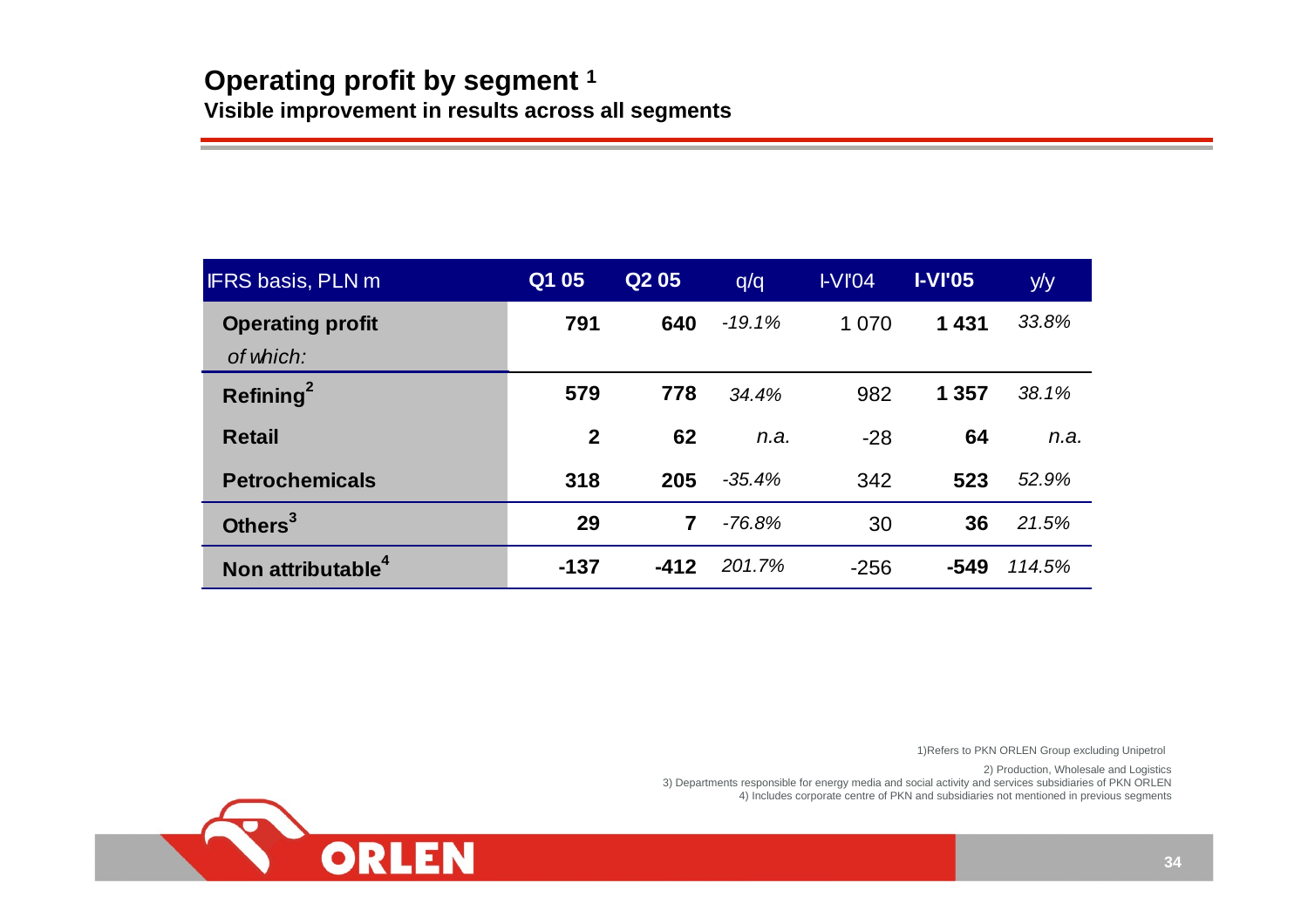| <b>IFRS, PLN m</b>                           | Q1 05   | Q <sub>2</sub> 0 <sub>5</sub> | q/q      | IVIO4    | <b>I-VI'05</b> | y/y                          |
|----------------------------------------------|---------|-------------------------------|----------|----------|----------------|------------------------------|
| <b>Revenues</b>                              | 6806    | 8 4 0 0                       | 23.4%    | 13813    | 15 206         | 10.1%                        |
| Cost of sales                                | $-5341$ | $-6617$                       | 23.9%    | $-11074$ | $-11958$       | 8.0%                         |
| <b>Distribution costs</b>                    | 489     | 537                           | 9.7%     | 1 0 6 3  | 1 0 2 7        | $-3.5%$                      |
| Administrative expenses                      | 199     | 202                           | 1.6%     | 422      | 401            | $-5.1%$                      |
| Others <sup>2</sup>                          | 15      | $-404$                        |          | $-183$   | $-389$         | $\qquad \qquad \blacksquare$ |
| <b>Operating profit</b>                      | 791     | 640                           | $-19.1%$ | 1 0 7 0  | 1431           | 33.7%                        |
| <b>Financial income</b>                      | 46      | 395                           | 754.4%   | 157      | 441            | 180.5%                       |
| <b>Financial expenses</b>                    | $-67$   | $-160$                        | 136.9%   | -98      | $-227$         | 131.1%                       |
| <b>Profit before tax&amp;minorities int.</b> | 770     | 913                           | 18.6%    | 1 1 4 2  | 1683           | 47.4%                        |
| <b>Tax</b>                                   | $-142$  | $-219$                        | 54.9%    | $-238$   | $-361$         | 51.6%                        |
| Net profit                                   | 618     | 698                           | 13.0%    | 880      | 1 3 1 6        | 49.5%                        |



2) Other operating income and expenses 1)Refers to PKN ORLEN Group excluding Unipetrol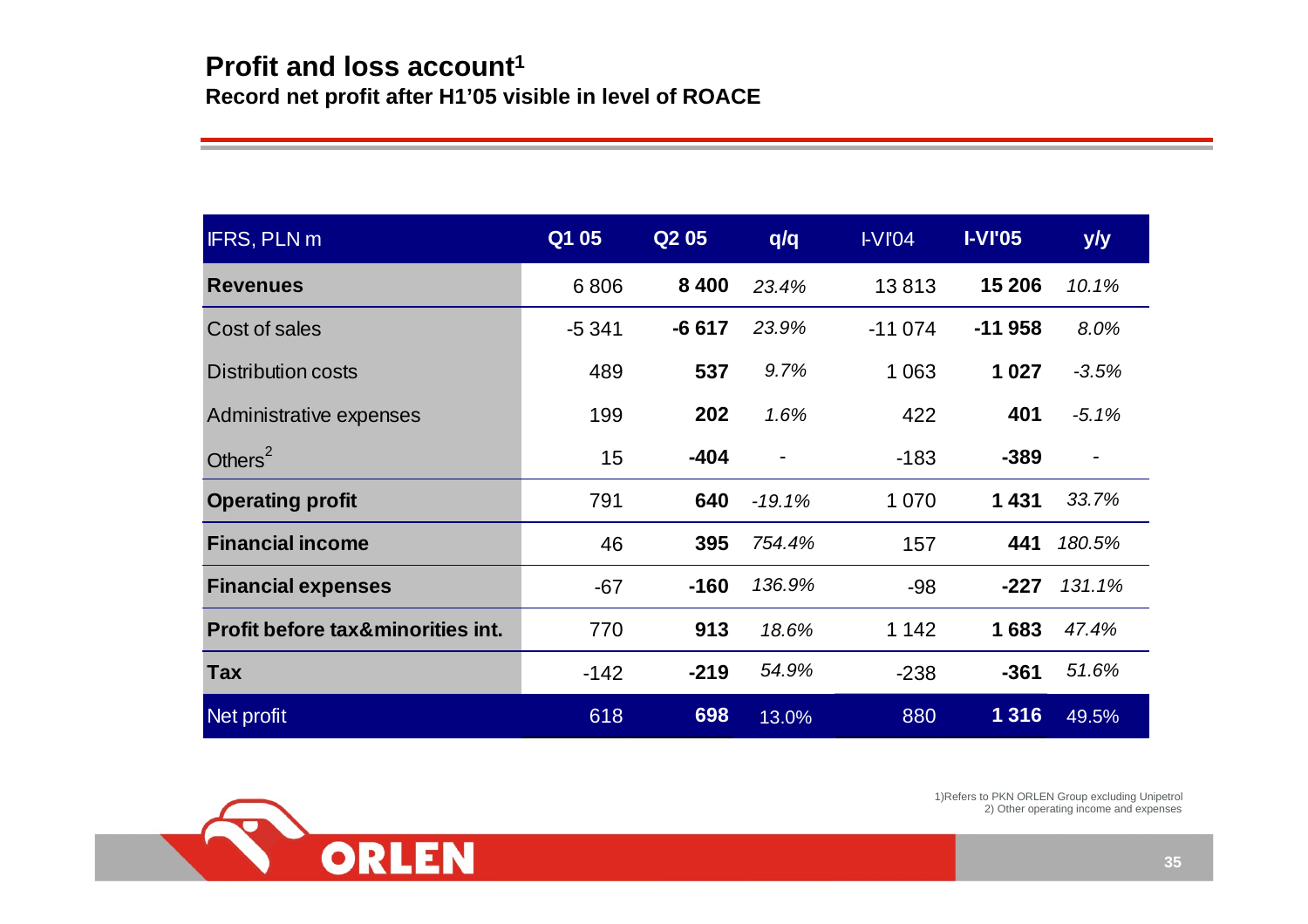### **The leaders of the programme are the largest segments**



## **Effects of the programme realised in each segment in Q2'05**